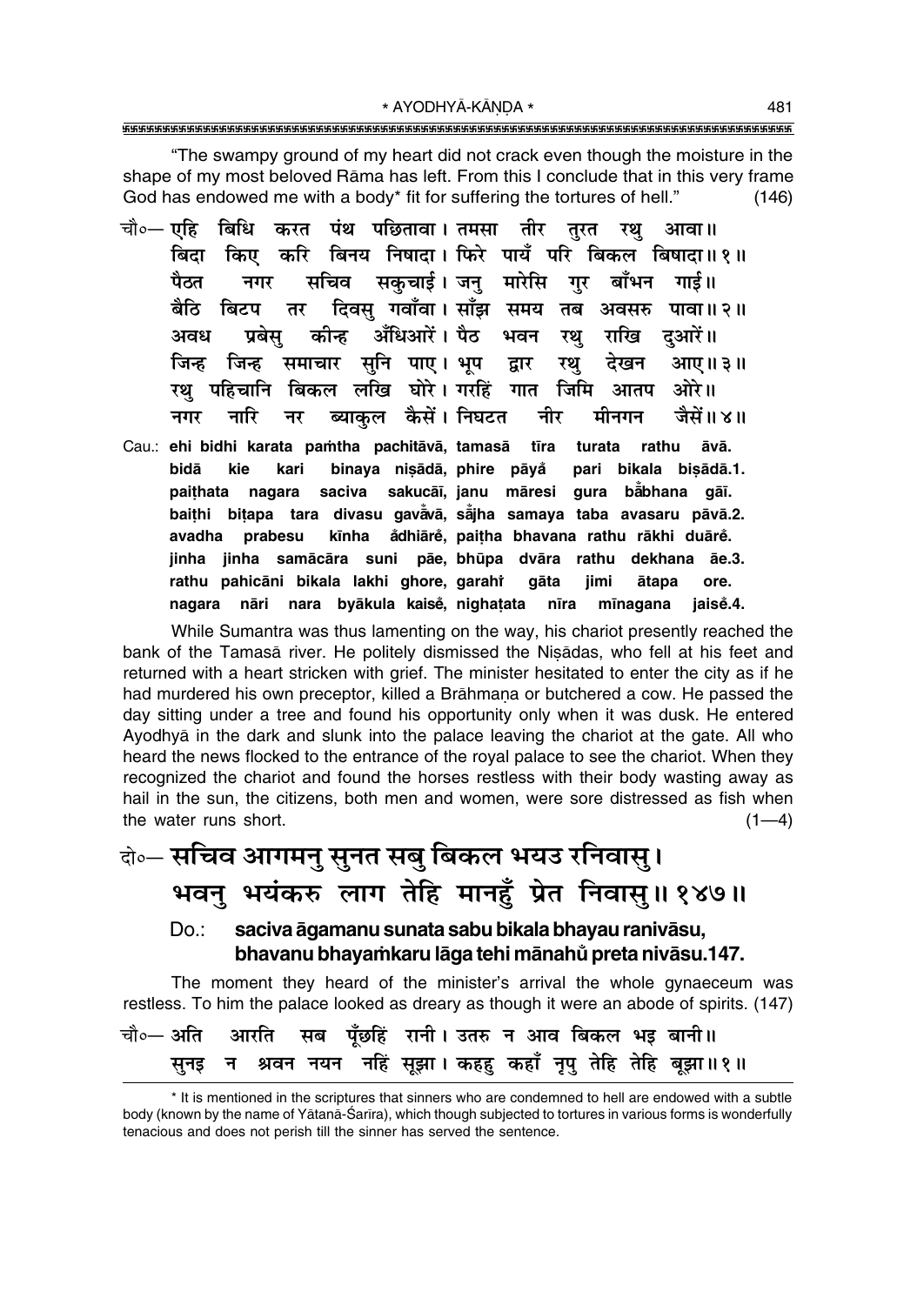दीख सचिव बिकलाई। कौसल्या गहँ गर्ड लवाई ॥ दासिन्ह राजा। अमिअ रहित जन् चंदु बिराजा॥२॥ समंत्र दीख कस जाड हीना । परेउ बिभषन भमितल निपट मलीना॥ आसन सयन एहि भाँती । सरपर तें खँसेउ जजाती ॥ ३ ॥ सोच जन लेड उसास लेत छाती । जन् जरि भरि छिन छिन पंख परेउ संपाती ॥ सोच सनेही । पनि राम बैदेही॥४॥ राम कह लखन राम कह राम Cau.: ati ārati saba pūchaht rānī, utaru na āva bikala bhai bānī. sunai na śravana nayana nahi sūjhā, kahahu kaha nrpu tehi tehi būjhā.1. saciva bikalāī, kausalyā qai lavāī. dāsinha dīkha grhå sumamtra dīkha kasa rājā, amia rahita janu camdu birājā .2. iāi bibhūsana hīnā, pareu bhūmitala nipata malīnā. āsana sayana bhåtī, surapura tě soca ehi janu khåseu jajātī.3. lei usāsu leta soca bhari chinu chinu chātī, janu jari pamkha pareu sampātī. kaha rāma sanehī, puni kaha rāma lakhana baidehī.4. rāma rāma

In deep agony all the queens questioned him; but no reply came from him, his voice failed him. His ears could not hear, nor could his eyes see; he asked whomsoever he met: "Tell me, where is the king?" Seeing his confusion, the maid-servants conducted him to Kausalya's apartments. Arriving there Sumantra found the king as pale and lustreless as the moon without nectar. Without a seat, couch or ornaments he lay on the ground in a most wretched condition. Heaving a sigh he lamented even as Yayati\* when he had fallen from the abode of gods. With his heart bursting with grief every moment, he looked like Sampatit who had dropped from the heavens on account of his wings having been singed. That great lover of Rama cried "Rama, Rama" and again "Rama, Laksmana and Sītā."  $(1-4)$ 

# बे॰ देखि सचिवँ जय जीव कहि कीन्हेउ दंड प्रनाम्। सूनत उठेउ ब्याकुल नृपति कहु सुमंत्र कहँ रामु॥ १४८॥

#### Do.: dekhi sacivă jaya jīva kahi kīnheu damda pranāmu, sunata utheu byākula nrpati kahu sumamtra kahărāmu.148.

The minister, on seeing the king, exclaimed, "Be victorious and live long!" and made obeisance to him by falling prostrate on the ground. The moment he heard this the king rose in bewilderment and said, "Tell me, Sumantra, where is Rāma?"  $(148)$ 

|  | चौ०— भूप     सुमंत्रु    लीन्ह   उर   लाई । बूड़त  कछु   अधार   जनु   पाई॥ |  |  |  |                                                  |
|--|----------------------------------------------------------------------------|--|--|--|--------------------------------------------------|
|  |                                                                            |  |  |  | सहित सनेह निकट बैठारी। पूँछत राउ नयन भरि बारी॥१॥ |
|  | राम कुसल कहु सखा सनेही।कहँ रघुनाथु लखनु बैदेही॥                            |  |  |  |                                                  |
|  |                                                                            |  |  |  | आने फेरि कि बनहि सिधाए।सुनत सचिव लोचन जल छाए॥२॥  |

<sup>\*</sup> As a reward for the many sacrifices performed by him during his life-time King Yayati ascended to heaven. Indra received him most courteously and encouraged him to speak highly of his own meritorious acts. In this way he unwittingly exhausted all his merits and was hurled back to the mortal plane.

<sup>†</sup> For the story of Sampātī see the Caupāīs following Dohā 26 et seg in Kiskindhā-Kānda.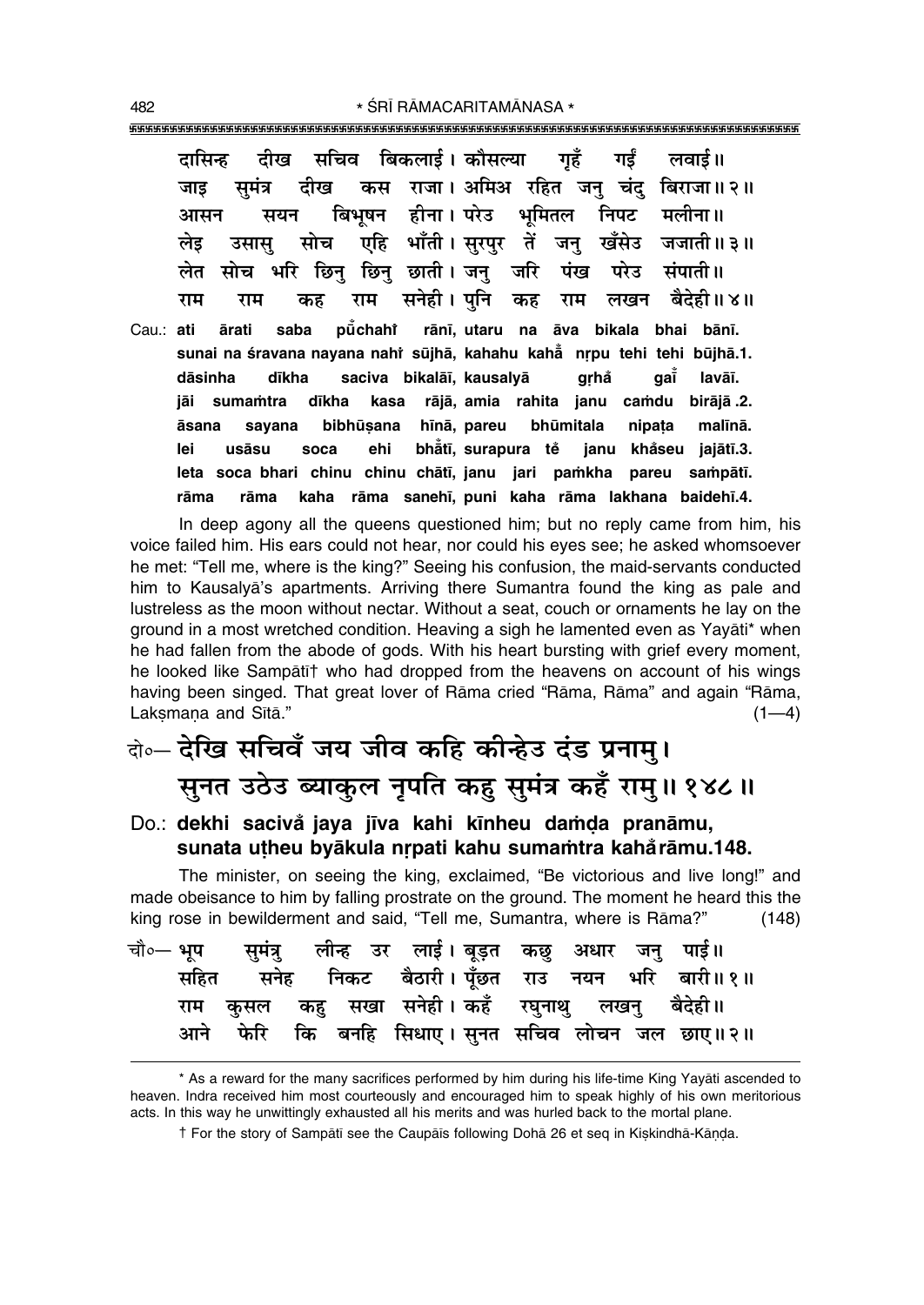| सोक बिकल पुनि पूँछ नरेसू।।कहु सिय राम लखन संदेसू॥    |  |  |                                                              |
|------------------------------------------------------|--|--|--------------------------------------------------------------|
|                                                      |  |  | राम  रूप गुन  सील  सुभाऊ । सुमिरि  सुमिरि  उर  सोचत  राऊ॥ ३॥ |
| राउ सुनाइ दीन्ह बनबासू । सुनि मन भयउ न हरषु हराँस् ॥ |  |  |                                                              |
|                                                      |  |  | सो सुत बिछुरत गए न प्राना।को पापी बड़ मोहि समाना॥४॥          |

Cau.: **bhµupa suma≈tru l∂nha ura lå∂, bµuRata kachu adhåra janu på∂.** sahita saneha nikaṭa baiṭhārī, pū̃chata rāu nayana bhari bārī.1. **råma kusala kahu sakhå saneh∂, kaha° raghunåthu lakhanu baideh∂. åne pheri ki banahi sidhåe, sunata saciva locana jala chåe.2. soka bikala puni pµu° cha naresµu, kahu siya råma lakhana sa≈desµu.** rāma rūpa guna sīla subhāū, sumiri sumiri ura socata rāū.3. rāu sunāi dīnha banabāsū, suni mana bhayau na haraṣu harẳsū. **so suta bichurata gae na prånå, ko påp∂ baRa mohi samånå.4.**

The king pressed Sumantra to his bosom as if a drowning man had laid hold of some support. Seating him affectionately by his side and with his eyes full of tears the king asked him: "Apprize me of Rāma's welfare, O loving friend; where are Rāma (the Lord of Raghus), Laksmana and Videha's daughter (Sītā)? Have you brought them back or have they left for the woods?î At these words tears rushed to the ministerís eyes. Overwhelmed with grief the king asked again, "Tell me the news about Sītā, Rāma and Laksmana." Recalling again and again Śrī Rāma's beauty, virtues, amiability and temperament the king sorrowed within himself: "Proclaiming my intention to instal him as Regent I exiled him to the woods; but the news neither delighted his soul nor grieved it. But my life did not depart even though I had to part from such a son! Who can be such a great sinner as  $1$ ?  $(1-4)$ 

### दो**०– सखा राम् सिय लखन् जहँ तहाँ मोहि पहँचाउ।** <u>नाहिं त चाहत चलन अब प्रान कहउँ सतिभाउ॥ १४९॥</u>

Do.: **sakhå råmu siya lakhanu jaha tahå ° ° mohi pahu° cåu, nåhiÚ ta cåhata calana aba pråna kahau satibhåu.149. °**

ìTake me, my friend, to the place where Råma, S∂ta and Lak¶maƒa are. If not, I sincerely tell you, my life is going to depart very soon." (149)

- चौ०— पनि पनि पँछत मंत्रिहि राऊ । प्रियतम सअन सँदेस सनाऊ॥ **करहि सखा सोइ बेगि उपाऊ। राम् लखन् सिय नयन देखाऊ॥१॥** सचिव धीर धरि कह मृद् बानी। महाराज तुम्ह पंडित ग्यानी॥ बीर सधीर धुरंधर देवा।साधु**समाजुसदा तुम्ह सेवा॥२**॥ जनम मरन सब दख सुख भोगा। हानि लाभु प्रिय मिलन बियोगा॥ ∑<br>काल करम बस होहिं गोसाईं। बरबस राति दिवस की नाईं॥३॥ सुख हरषहिं जड दख बिलखाहीं । दोउ सम धीर धरहिं मन माहीं ।। धीरज धरह बिबेक् बिचारी।**छाडिअ सोच सकल हितकारी॥४॥**
- Cau.: **puni puni pū̃chata maṁtrihi rāū, priyatama suana sådesa sunāū.** karahi sakhā soi begi upāū, rāmu lakhanu siya nayana dekhaū.1.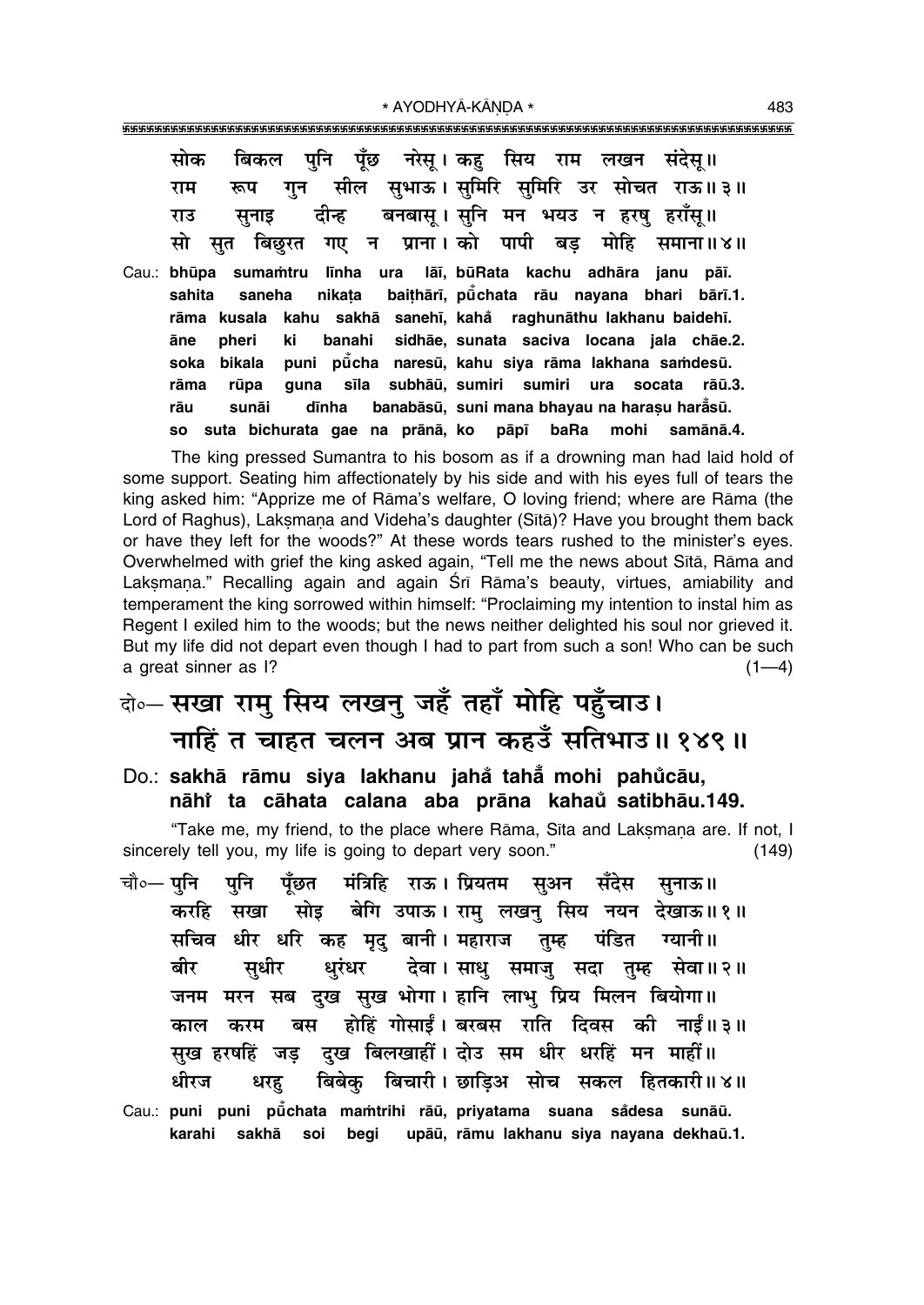#### 

bānī, mahārāja tumha pamdita gyānī. saciva dhīra dhari kaha mrdu dhuramdhara devā, sādhu samāju sadā tumha sevā.2. bīra sudhīra janama marana saba dukha sukha bhogā, hāni lābhu priva milana bivogā. kāla karama basa hohř gosāi, barabasa rāti divasa kī nāĭ.3. sukha harasahi jaRa dukha bilakhāhī. dou sama dhīra dharahi mana māhī. dharahu bibeku dhīraia bicārī, chāRia soca sakala hitakārī.4.

Again and again the king asked the minister; "Communicate to me the news of my most beloved sons. Quickly contrive, my friend, some means whereby you may be able to bring before my eyes Rāma, Laksmana and Sītā." Recovering himself the minister gently replied, "Your Majesty is learned and wise. Nay, you are a leader of the brave and courageous, my lord, and have always attended assemblies of holy men. Birth and death, all painful and pleasurable experiences, loss and gain, union with and separation from friends-all these, my lord, take place under the unalterable laws of time and destiny like the succession of night and day. Fools rejoice in prosperity and mourn in adversity; while the wise account both alike. Therefore, exercising your mature judgment take up courage and cease sorrowing. O friend of all.  $(1-4)$ 

### वे∘– प्रथम बासु तमसा भयउ दूसर सुरसरि तीर। न्हाइ रहे जलपानु करि सिय समेत दोउ बीर॥१५०॥

#### Do.: prathama bāsu tamasā bhayau dūsara surasari tīra, nhāi rahe jalapānu kari siya sameta dou bīra.150.

"Their first halt was made by the side of the Tamasa and the next on the bank of the celestial river (Ganga). Having bathed and drunk water. Sita and the two brothers remained without food that day.  $(150)$ 

- बहत सेवकार्ड।सो जामिनि चौ०— **केवट** सिंगरौर गवाँई॥ कोन्हि छीरु मगावा। जटा मुकुट निज सीस बनावा॥१॥ होत बट प्रात नाव मगाई। प्रिया राम सखाँ तब चढाड चढे रघराई॥ धरे बनाई। आप चढे धनु प्रभु आयसु पाई॥२॥ लखन बान मोहि रघुबीरा। बोले मधुर बिलोकि बचन धरि धीरा॥ बिकल कहेहू । बार बार पंकज गहेह ॥ ३ ॥ प्रनाम सन पद तात तात पायँ परि बहोरी । तात करिअ जनि चिंता मोरी॥ बिनय करवि मंगल मग कसल हमारें। कृपा तम्हारें॥४॥ बन अनुग्रह पुन्य
- bahuta sevakāī, so iāmini simgaraura aavåī. Cau.: kevata kīnhi prāta bata chīru magāvā, jatā mukuța nija sīsa banāvā.1. hota rāma sakhå taba nāva magāī, priyā caRhāi caRhe raghurāī. lakhana bāna dhanu dhare banāī, āpu caRhe prabhu āyasu pāī.2. biloki mohi raghubīrā, bole madhura bacana dhari dhīrā. bikala tāta pranāmu tāta sana kahehū, bāra bāra pada pamkaja gahehū.3. karabi pāyå pari binaya bahorī, tāta karia iani cimtā morī. bana maga mamgala kusala hamārě, krpā anugraha punya tumhārĕ.4. "The Nisada showed great hospitality and the party spent that night in the village

484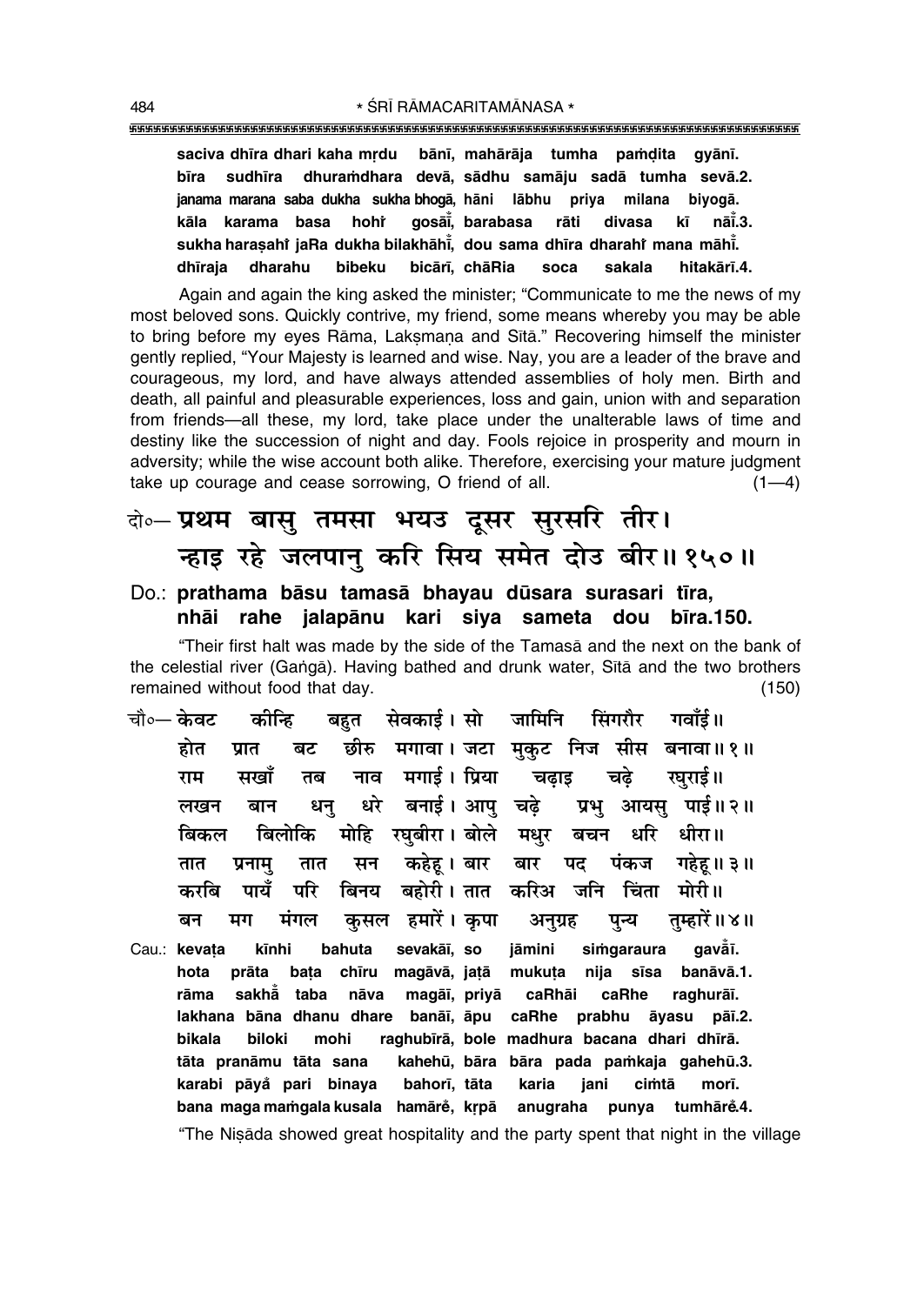of Singaraura (Srngaverapura). At daybreak they sent for the milk of the banyan tree and the two brothers coiled up their matted hair in the shape of a crown. Then Rāma's friend (Guha) called for a boat and after helping Sita to board it Sri Rama followed suit. Laksmana placed on it in an orderly way the two bows and quivers and himself boarded the boat on receiving the Lord's command. Seeing my distress the Hero of Raghu's race summoned up courage and addressed me in sweet accents: 'Sire, convey my obeisances to dear father and clasp his lotus feet again and again. Then, falling at his feet submit to him thus: 'Father, be not worried on my account. By your grace and goodwill and as a reward of your meritorious acts my journey to and sojourn in the woods will be happy and full of blessings.  $(1-4)$ 

<u>छं०— तुम्हरें अनुग्रह तात कानन जात सब सुखु पाइहौं।</u> प्रतिपालि आयसु कुसल देखन पाय पुनि फिरि आइहौं।। जननीं सकल परितोषि परि परि पायँ करि बिनती घनी। तुलसी करेह सोड़ जतन् जेहिं कुसली रहहिं कोसल धनी।।

Cham.:tumhare anugraha tāta kānana jāta saba sukhu pāihau, pratipāli āyasu kusala dekhana pāya puni phiri āihaů. janani sakala paritosi pari pari pāyå kari binatī ghanī, tulasī karehu soi jatanu jehr kusalī rahahr kosala dhanī.

"By your grace, dear father, I shall have all sorts of comforts on my journey and having obeyed your commands shall come back safe to behold your lotus feet once more." Nay, consoling all my mothers fall at their feet again and again and with profuse entreaties make every effort-says Tulasīdāsa-to see that the lord of Ayodhyā (my father) passes his days happily.

# सो०- गुर सन कहब सँदेसु बार बार पद पदुम गहि। करब सोइ उपदेस् जेहिं न सोच मोहि अवधपति॥१५१॥

### So.: gura sana kahaba sådesu bāra bāra pada paduma gahi, karaba soi upadesu jehi na soca mohi avadhapati.151.

"Clasping my preceptor's lotus feet again and again, give him my message: 'Pray, so exhort the lord of Ayodhya that he may no longer grieve on my account."  $(151)$ 

चौ०- परजन सकल निहोरी। तात बिनती परिजन मोरी॥ सनाएह सब भाँति मोर हितकारी। जातें रह सोड सखारी॥१॥ नरनाह भरत के आएँ। नीति न तजिअ राजपद पाएँ॥ सँदेस् कहब प्रजहि करम मन बानी।सेएहु मातु सकल सम जानी॥२॥ पालेह भायप भाई। करि पित मात सजन सेवकाई॥ ओर निबाहेह राखब राऊ। सोच मोर जेहिं करै न काऊ॥३॥ भाँति तेहि तात बचन कठोरा। बरजि राम पुनि मोहि निहोरा॥ कछ कहे लखन निज सपथ देवाई । कहबि न तात लखन लरिकाई ॥ ४ ॥ बार बार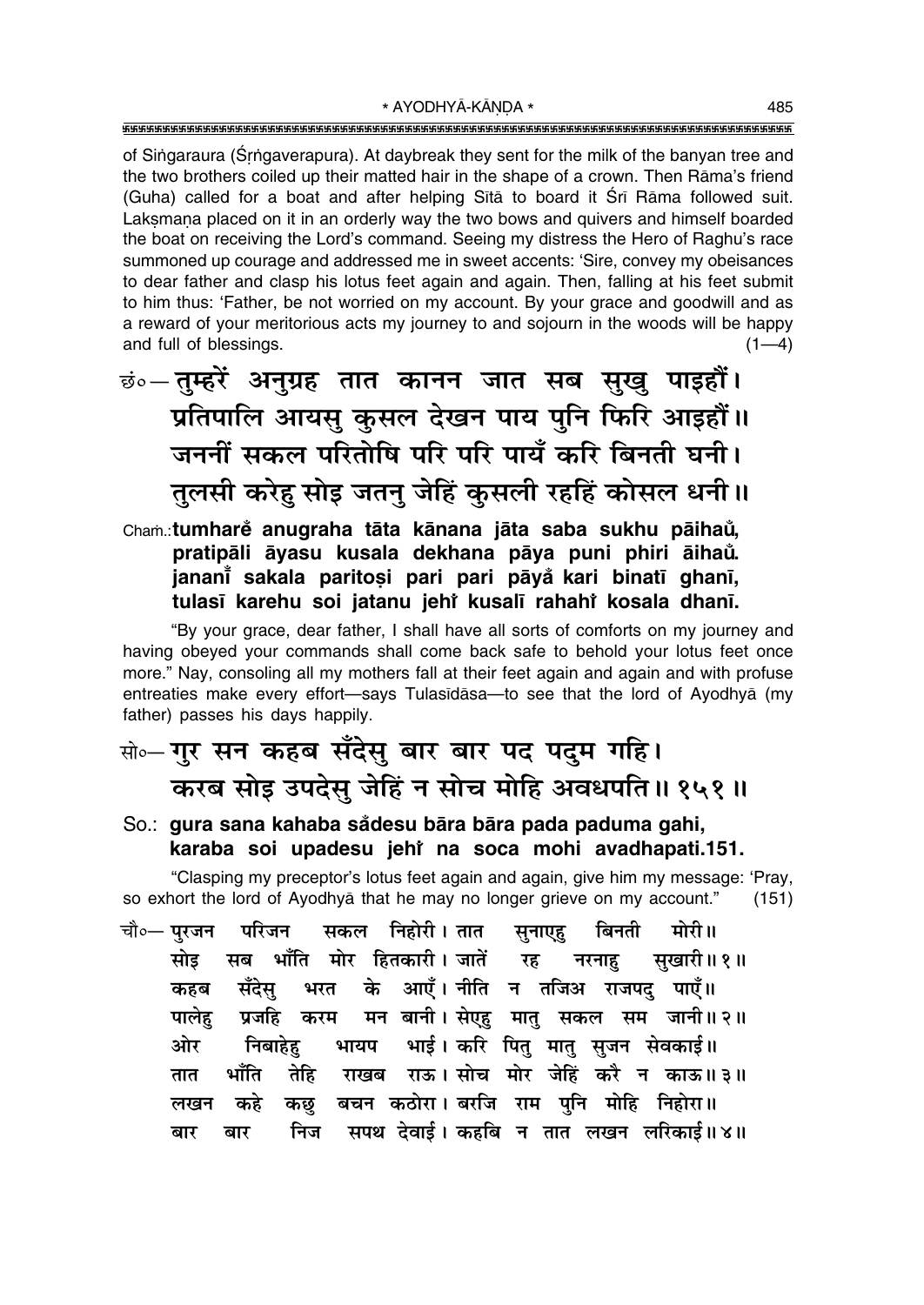""""""""""""""""""""""""""""""""""""""""""""""""""""""""""""""""""""""""""""""""""" 486 \* SRĪ RĀMACARITAMĀNASA \*

Cau.: **purajana parijana sakala nihor∂, tåta sunåehu binat∂ mor∂. soi saba bhå° ti mora hitakår∂, jåte raha naranåhu sukhår∂.1. ° kahaba sa° desu bharata ke åe°, n∂ti na tajia råjapadu påe°. pålehu prajahi karama mana bån∂, seehu måtu sakala sama jån∂.2. ora nibåhehu bhåyapa bhå∂, kari pitu måtu sujana sevakå∂. tåta bhå°** ti tehi rākhaba rāū, soca mora jeh† karai na kāū.<mark>3</mark>. **lakhana kahe kachu bacana ka¢horå, baraji råma puni mohi nihorå. båra båra nija sapatha devå∂, kahabi na tåta lakhana larikå∂.4.**

ìHumbly approaching all the citizens and all my people, convey to them my submission: 'He alone is my friend in everyway, who ensures the king's happiness.' Again, when Bharata comes, give him my message: 'Abandon not the path of rectitude on assuming the office of Regent. Cherish your subjects in thought, word and deep and serve your mothers treating them all alike. Again, brother, vindicate your brotherliness till the last day by serving our parents and kinsmen. And last but not the least look after the king in such a way that he may never sorrow on my account.' Here Laksmana interposed some harsh words, but Rāma checked him and then entreated me adjuring me by himself again and again, 'Make no mention, dear father, of Laksmana's childishness."  $(1-4)$ 

### दो**०— कहि प्रनामु कछु कहन लिय सिय भइ सिथिल सनेह।** <u>थकित बचन लोचन सजल पुलक पल्लवित देह॥१५२॥</u>

### Do.: **kahi pranåmu kachu kahana liya siya bhai sithila saneha, thakita bacana locana sajala pulaka pallavita deha.152.**

ìSending her greeting S∂tå opened her lips to say something but was overwhelmed with emotion. Her voice failed, her eyes filled with tears and a thrill ran through her body." (152)

- चौ०— तेहि अवसर रघुबर रुख पाई । केवट पारहि नाव चलाई॥  $\tau$ घकलतिलक चले एहि भाँती।देखउँ ठाढ़ कुलिस धरि छाती॥१॥ <u>मैं आपन किमि कहौं कलेसू। जिअत फिरेउँ लेइ राम सँदेसू॥</u> अस कहि सचिव बचन रहि**गयऊ। हानि गलानि सोच बस भयऊ॥२**॥ <u>सृ</u>त बचन सुनतहिं नरनाहृ । परेउ धरनि उर दारुन दाह॥ हलफत बिषम मोह मन मापा।**माजा मनहँ मीन कहँ ब्यापा॥३॥ करि बिलाप सब रोवहिं रानी। महा बिपति कि**मि जाइ बखानी॥ सनि बिलाप दखह दख लागा।**धीरजह कर धीरज भागा॥४**॥
- Cau.: **tehi avasara raghubara rukha på∂, keva¢a pårahi nåva calå∂. raghukulatilaka** cale **t∂, dekhau ¢håRha kulisa dhari chåt∂.1. ° maiÚ åpana kimi kahau° kalesµu, jiata phireu lei råma sa ° °desµu. asa kahi saciva bacana rahi gayaµu, håni galåni soca basa bhayaµu.2. sµuta bacana sunatahiÚ naranåhµu, pareu dharani ura dåruna dåhµu. talaphata bi¶ama moha mana måpå, måjå manahu m∂na kahu ° byåpå.3. ° kari bilåpa saba rovahiÚ rån∂, mahå bipati kimi jåi bakhån∂. suni bilåpa dukhahµu dukhu lågå, dh∂rajahµu kara dh∂raju bhågå.4.**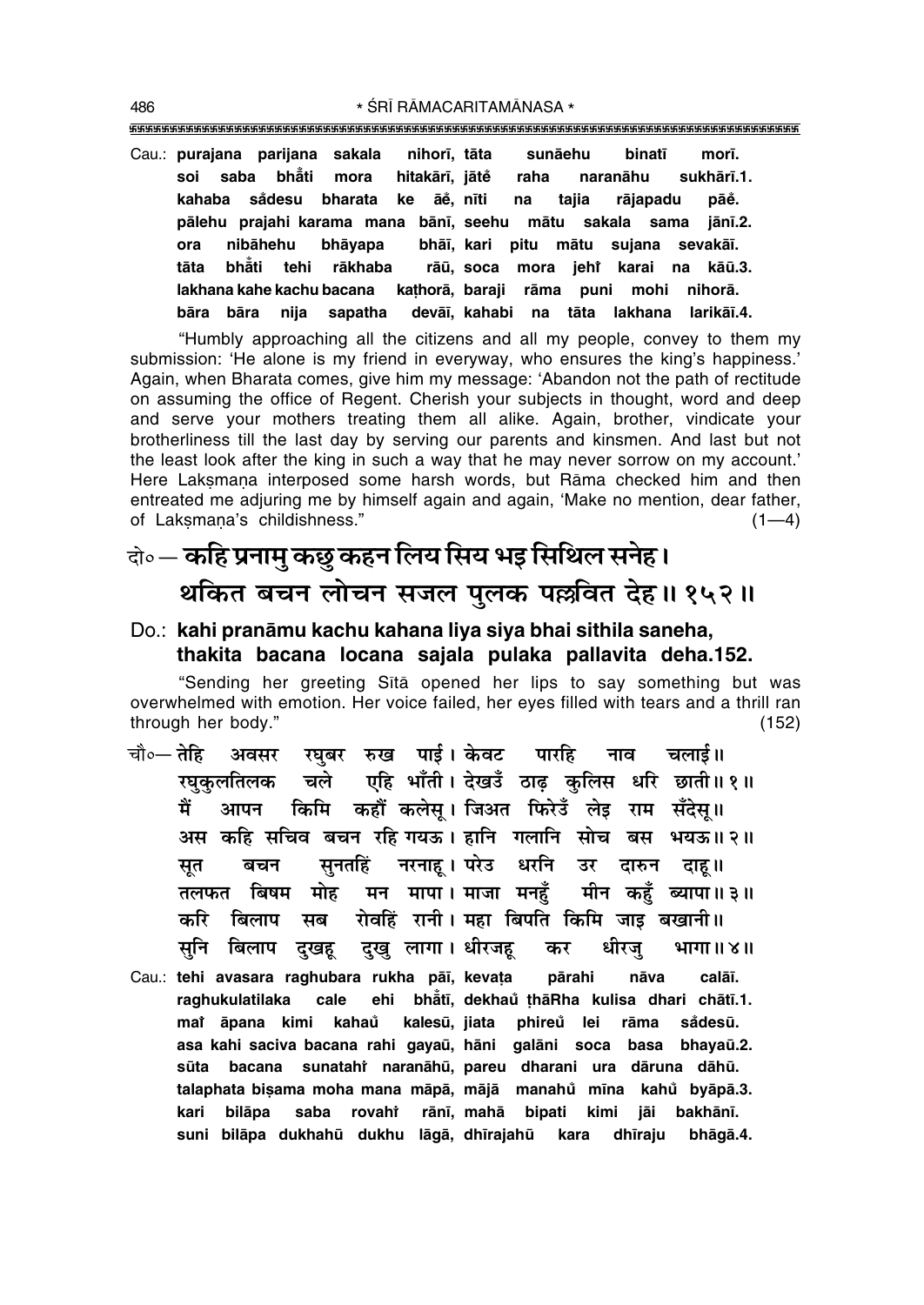"At this moment, in response to a hint from the Chief of Raghus (Srī Rāma), the boatman propelled the boat towards the opposite bank. So departed the Crown of Raghu's race, while I stood looking on with a heavy load on my heart. How am I to describe my own anguish in that I came back alive bearing Rāma's message?" At this stage Sumantra's speech failed him, overpowered as he was by grief and remorse due to separation from Srī Rāma. No sooner had he heard the charioteer's speech than the king dropped to the ground, his heart burning with deep anguish. His mind being unhinged by excessive infatuation he tossed about like a fish that had been inebriated by sucking the foam of early rain water (which is intoxicating to the fish). All the queens wailed and wept; how can their great misfortune be described? At the sound of their wails sorrow itself was sorrowful and endurance could no longer endure.  $(1-4)$ 

### वो॰-भयउ कोलाहलु अवध अति सुनि नृप राउर सोरु। बिपुल बिहग बन परेउ निसि मानहुँ कुलिस कठोरु ॥ १५३ ॥

#### Do.: bhayau kolāhalu avadha ati suni nrpa rāura soru, bipula bihaga bana pareu nisi mānahů kulisa kathoru.153.

Avodhyā was in great tumult at the sound of the outcry in the royal gynaeceum: it seemed as if a cruel thunderbolt had fallen at night on a large habitat of birds. (153)

- भुआल् । मनि बिहीन जनु ब्याकुल ब्यालु ॥ चौ०— **पान** कंठगत भयउ सकल बिकल भइँँ भारी। जनु सर सरसिज बनु बिनु बारी॥१॥ डर्द्री दीख मलाना। रबिकुल रबि अँथयउ जियँ जाना॥ कौसल्याँ नृपु धरि धीर राम महतारी । बोली बचन समय अनुसारी॥२॥ उर नाथ समुझि मन करिअ बिचारू। राम बियोग पयोधि अपारू॥ अवध जहाज् । चढेउ सकल प्रिय पथिक समाज॥३॥ करनधार तम्ह पाइअ पारू। नाहिं त बडिहि सब परिवारू॥ धीरज धरिअ  $\overline{b}$ जौं जियँ धरिअ बिनय पिय मोरी। रामु लखनु सिय मिलहिं बहोरी॥४॥
- Cau.: prāna kamthagata bhayau bhuālū, mani bihīna janu byākula byālū. bhārī, janu sara sarasija banu binu bārī.1. idri sakala bikala bhat kausalvå malānā, rabikula rabi åthayau jiyå jānā. nrpu dīkha ura dhari dhīra rāma mahatārī, bolī bacana samaya anusārī.2. nātha samujhi mana karia bicārū, rāma biyoga payodhi apārū. karanadhāra tumha avadha jahājū, caRheu sakala priya pathika samājū.3. dhīraju dharia pārū, nāhi ta būRihi sabu parivārū. ta pāia jaů jiyå dharia binaya piya morī, rāmu lakhanu siya milahi bahorī.4.

The life-breath of the king had now stuck to his throat; he felt uneasy like a serpent robbed of its gem. All his senses were blighted as a cluster of lotuses in a lake that had been left without water. When Kausalya saw the king withered and blasted, she concluded in her mind that the sun of the solar race was about to set. Summoning up courage, therefore, Srī Rāma's mother spoke words appropriate to the occasion: "Ponder in your heart, my lord, and reflect that separation from Rama is a vast ocean, you are the helmsman and Ayodhya the bark which has been boarded by our near and dear ones as its passengers. We can hope to reach a shore only if you have patience. If not, the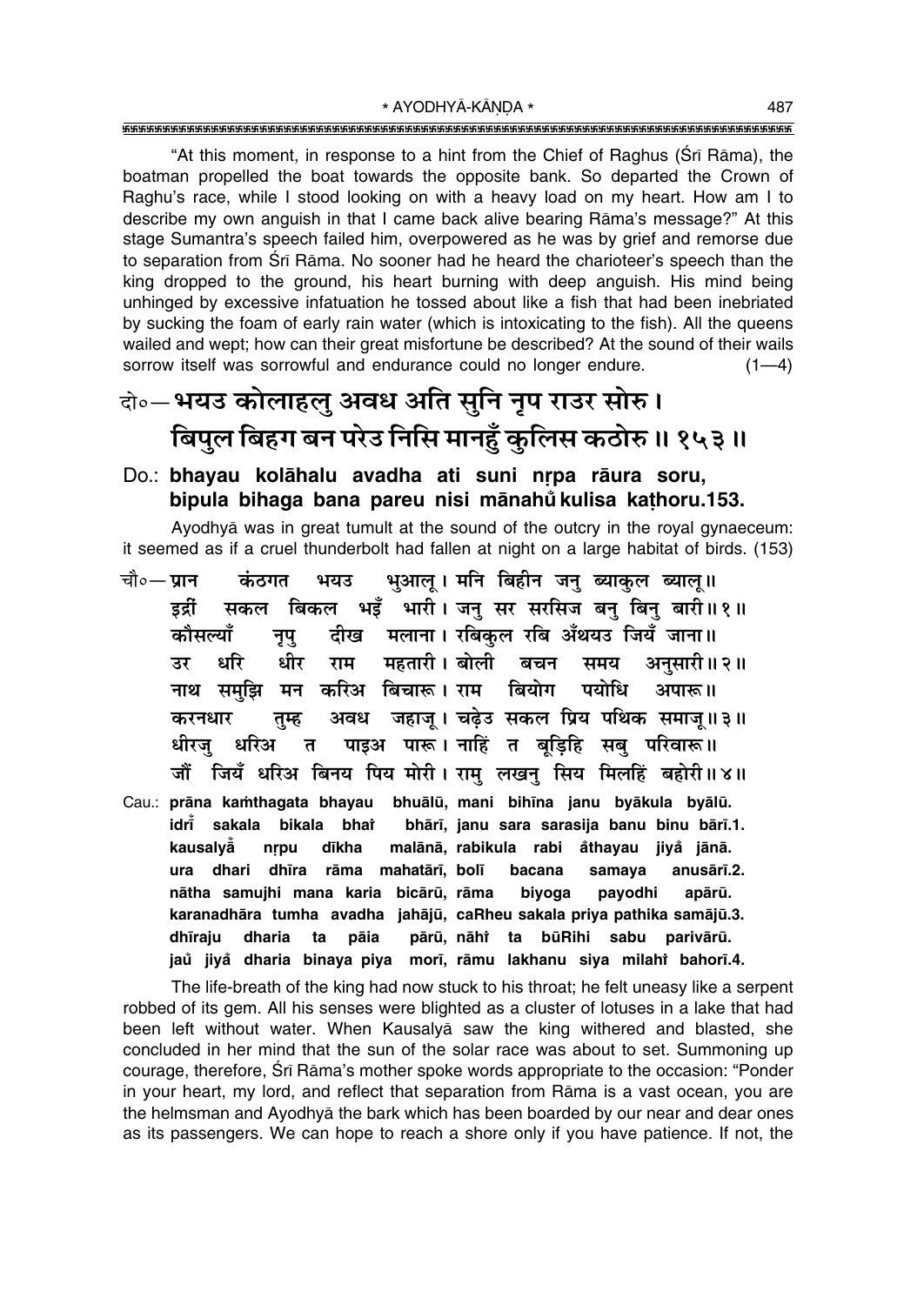whole family will be drowned. If you take to heart this entreaty of mine, my beloved lord, we are sure to see Rāma, Laksmana and Sītā again."  $(1-4)$ 

### दो∘—प्रिया बचन मृदु सुनत नृपु चितयउ आँखि उघारि। तलफत मीन मलीन जन् सींचत सीतल बारि॥१५४॥

#### Do.: privā bacana mrdu sunata nrpu citavau ākhi ughāri. talaphata mīna malīna janu sīmcata sītala bāri.154.

Hearing these soft words of his beloved queen, the king opened his eyes and looked up like a writhing wretched fish that had been sprinkled with cold water. (154)

- चौ०—धरि उठि बैठ भुआलू। कहु सुमंत्र कहँ राम कृपालू॥ धीरज राम् सनेही।कहँ प्रिय पुत्रबधू बैदेही॥१॥ कहाँ कहँ लखन बिलपत राउ बिकल बह भाँती। भड़ जग सरिस सिराति न राती॥ सुधि आई। कौसल्यहि सब कथा सुनाई॥२॥ तापस अंध साप बरनत इतिहासा। राम रहित धिग जीवन आसा॥ भयन बिकल सो तनु राखि करब मैं काहा।जेहिं न प्रेम पनु मोर निबाहा॥३॥ पिरीते। तुम्ह बिन् जिअत बहुत दिन बीते॥ रघनंदन प्रान हा जानकी हा रघबर। हा पित हित चित चातक जलधर॥४॥ ह्रा लखन
- Cau.: dhari dhīraju uthi baitha bhuālū, kahu sumamtra kahå rāma krpālū. kahå lakhanu kahå rāmu sanehī, kahå priya putrabadhū baidehī.1. bilapata rāu bikala bahu bhātī, bhai juga sarisa sirāti na rātī. tāpasa amdha sāpa sudhi āī, kausalyahi saba kathā sunāī.2. itihāsā, rāma rahita bhayau bikala baranata dhiqa jīvana āsā. so tanu rākhi karaba mai kāhā, jehi na prema panu mora nibāhā.3. hā raghunamdana prāna pirīte, tumha binu jiata bahuta dina bīte. raghubara, hā pitu hita cita cātaka jaladhara.4. hā jānakī lakhana hā

Recovering himself the king got up and sat down. "Tell me, Sumantra, where is my gracious Rāma? Where is Laksmana and where my loving Rāma? Where is my beloved daughter-in-law, Vaidehī?" The restless monarch wailed in many ways; the night seemed to him like an age and he felt as though it would never end. He was reminded of the blind hermit's curse and he narrated the whole story to Kausalya. He was filled with agony as he related the circumstances\*. "Fie on the hope of surviving without Rama. What shall I gain

<sup>\*</sup> The story has been told at length in the Rāmāyana of Vālmīki (Ayodhyā-Kānda, Cantos 63-64). One day, when Daśaratha was still young, he was out hunting and rode to the bank of the Sarayū in search of game. The sun had set and the king heard at a distance what he believed to be the trumpeting of a wild elephant. The king, who was expert at hitting an invisible mark by its sound, discharged an arrow and lo! it struck a young hermit, Sravana by name, who had been filling a pitcher for the use of his blind and aged parents. The king discovered to his great chagrin that what he had mistaken for the trumpeting of an elephant had been the gurgling sound caused by the filling of the pitcher. The hermit did not mind his own death; but he was worried about his helpless parents, who wholly depended on him. He therefore, implored the king to carry the water to the hermitage and inform his parents of what had happened to their son. With these dying words the hermit breathed his last and the king did as he was bid by the young anchorite. Sravana's parents, when they heard of his sad fate, begged the king to conduct them to the place where their son was and in their excessive agony pronounced a curse on the king that he too would die of grief for the loss of a son. It is of this incident that the king is reminded at the hour of his death.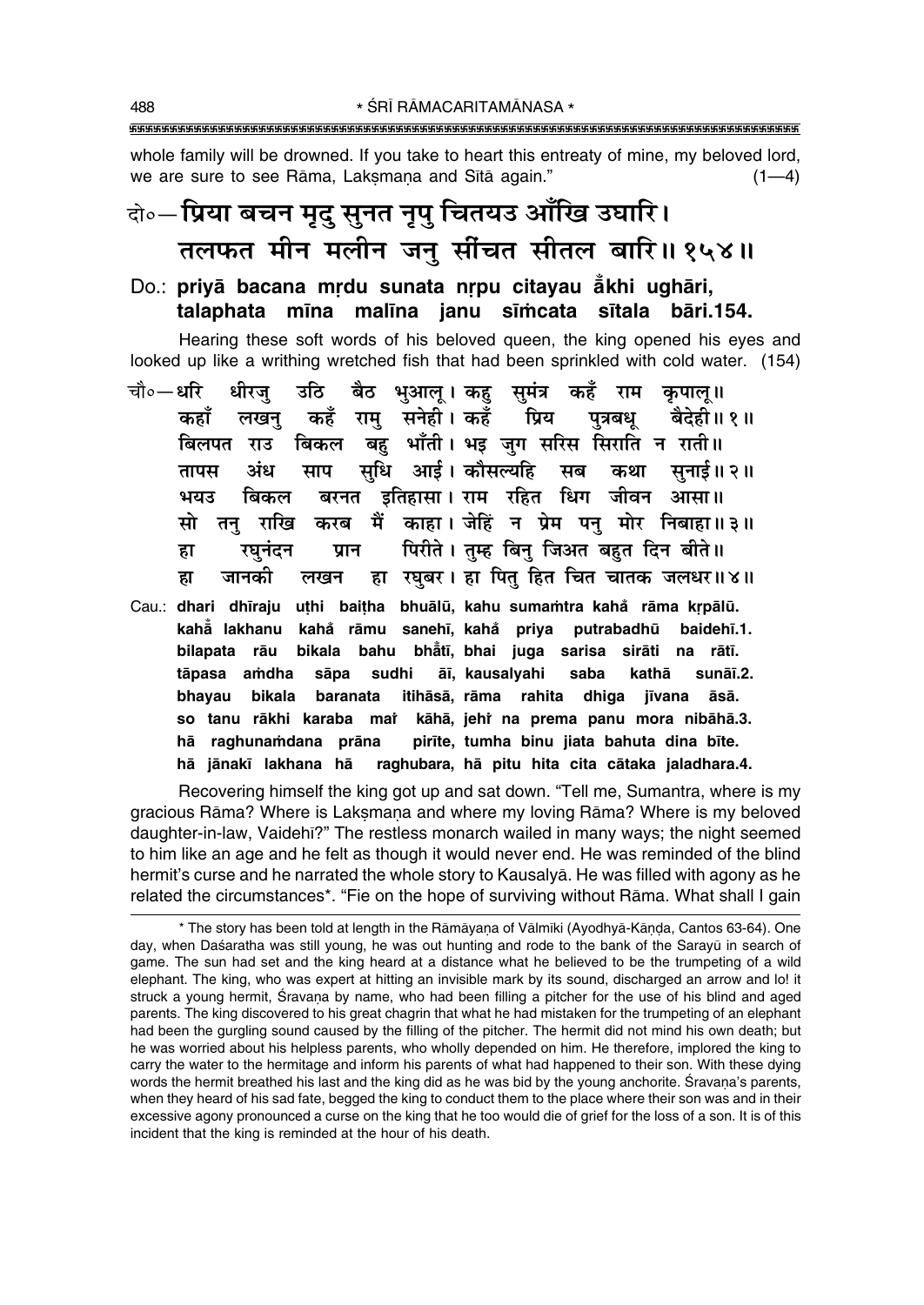by preserving this body, which has failed to keep my vow of love? O delighter of Raghus, who are dear to me as life, already I have lived too long without you. Ah, Janaka's daughter and Laksmana, Ah, Chief of Raghu's line, who gladdened the loving heart of your father as a rain-cloud delights the Cātaka bird."  $(1-4)$ 

### वे∘—राम राम कहि राम कहि राम राम कहि राम। तन् परिहरि रघुबर बिरहँ राउ गयउ सुरधाम॥१५५॥

#### Do.: rāma rāma kahi rāma kahi rāma rāma kahi rāma. tanu parihari raghubara birahă rāu gayau suradhāma.155.

Crying "Rāma, Rāma" and again "Rāma" and yet again "Rāma, Rāma, Rāma", the king cast off his body in his agony of separation from the Chief of Raghu's line and ascended to the abode of gods.  $(155)$ 

- चौ०— जिअन मरन फल दसरथ पावा। अंड अनेक अमल जस छावा॥ राम बिधु बदन् निहारा। राम बिरह करि मरनु सँवारा॥१॥ जिअत ्बिकल सब रोवहिं रानी। रूपु सीलु बलु तेजु बखानी।। मोक अनेक प्रकारा। परहिं भूमितल करहिं बिलाप बारहिं बारा॥ २॥ बिलपहिं बिकल दास अरु दासी। घर घर रुदनु करहिं पुरबासी॥ भानुकुल भानू । धरम अवधि गुन रूप निधान् ॥ ३ ॥ अँथयउ आज गारीं देहीं । नयन बिहीन कीन्ह जग जेहीं ॥ कैकड़हि सकल एहि बिधि बिलपत रैनि बिहानी। आए सकल महामनि ग्यानी॥४॥
- Cau.: jiana marana phalu dasaratha pāvā, amda aneka amala jasu chāvā. jiata rāma bidhu badanu nihārā, rāma biraha kari maranu såvārā.1. soka bikala saba rovahi rānī. rūpu sīlu balu teiu bakhānī. bhūmitala bilāpa prakārā, parahî karaht aneka bārahr bārā.2. bilapahi bikala dāsa aru dāsī, ghara ghara rudanu karahi purabāsī. bhānukula bhānū, dharama avadhi guna rūpa nidhānū.3. åthayau āiu gārī dehi, nayana sakala kaikaihi bihīna kīnha jaga jehī. ehi bidhi bilapata raini bihānī, āe sakala mahāmuni qvānī.4.

It was King Daśaratha who reaped the reward both of his life and death. His untarnished fame spread through a number of universes; as long as he lived he gazed on Śrī Rāma's moonlike countenance and brought glory to his death by making the separation from Srī Rāma his excuse for it. Stricken with grief all the queens wept and praised his comeliness of form, amiable manners, bodily might and majesty. They lamented in a variety of ways throwing themselves upon the ground again and again. Men-servants and maid-servants alike wailed in anguish and there was weeping in every house throughout the city. "Today has set the sun of the solar race the perfection of righteousness, the repository of beauty and virtues." Everyone abused Kaikeyi, who had robbed the world of its very eyes. In this way they wailed till the close of night, when all the great and enlightened hermits arrived.  $(1-4)$ 

वो॰— तब बसिष्ठ मुनि समय सम कहि अनेक इतिहास। सोक नेवारेड सबहि कर निज बिग्यान प्रकास॥१५६॥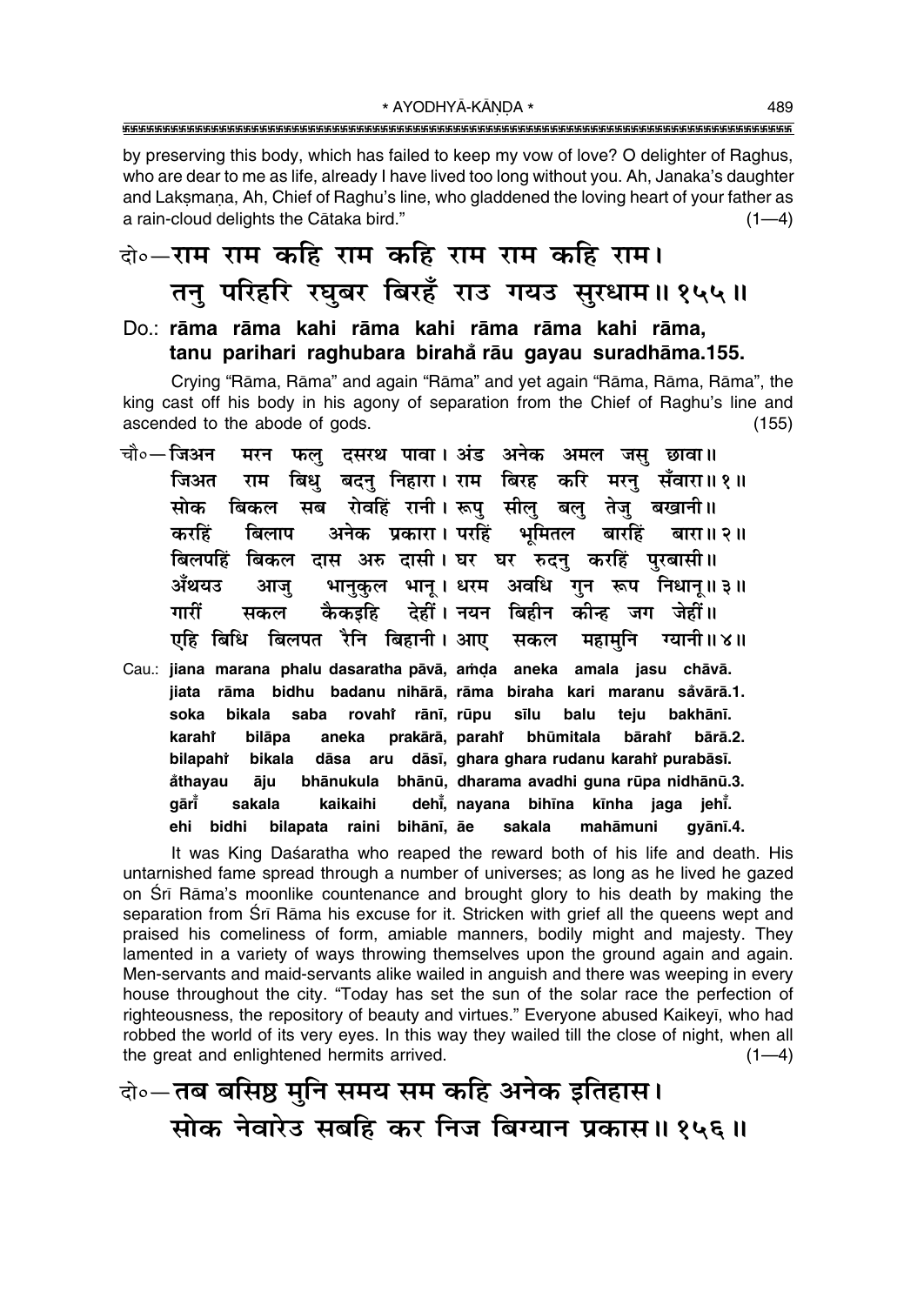#### Do.: taba basistha muni samaya sama kahi aneka itihāsa, soka nevāreu sabahi kara nija bigyāna prakāsa.156.

Then the sage Vasistha narrated a number of legends befitting the occasion and dispersed the gloom that hung over them all by the light of his wisdom.  $(156)$ 

- चौ०— तेल नावँ भरि नप तन राखा। दत बोलाइ बहरि अस भाषा॥ पहिं जाह। नृप सुधि कतहँ कहह जनि काह।।१॥ धावह बेगि भरत भरत सन जाई। गुर बोलाइ पठयउ दोउ भाई॥ कहेह एतनेड आयस् धावन धाए। चले बेग बर बाजि लजाए॥२॥ सनि मनि अरंभेउ जब तें। कसगुन होहिं भरत कहँ तब तें॥ अनरथ अवध भयानक सपना। जागि करहिं कट् कोटि कलपना॥३॥ देखहिं राति दिन दाना। सिव अभिषेक करहिं बिधि नाना॥ ਕਿਧ जेवॉद देहिं मनाई। कुसल मातु पितु परिजन भाई॥४॥ हृदयँ महेस मार्गाहें
- Cau.: tela nāvå bhari nrpa tanu rākhā, dūta bolāi bahuri asa bhāsā. dhāvahu begi bharata pahi jāhū, nrpa sudhi katahů kahahu jani kāhū.1. etanei kahehu bharata sana jāi, gura bolāi pathayau dou bhāī. suni muni āyasu dhāvana dhāe, cale bega bara bāji lajāe.2. anarathu avadha arambheu jaba tě, kusaguna hohř bharata kahů taba tě. dekhahi rāti bhayānaka sapanā, jāgi karahi katu koti kalapanā.3. bipra ievăi deht dina dānā, siva abhiseka karahi bidhi nānā. māgahi hrdayå mahesa manāi, kusala mātu pitu parijana bhāi.4.

The sage caused a boat to be filled with oil and had the king's body placed in it (to guard against decomposition); he then summoned envoys and spoke to them thus, "Run quickly and go to Bharata; but break not the news about the king to anyone at any place. Approaching Bharata tell him only this much:" "The preceptor has sent for you two brothers." Hearing the sage's orders the couriers rushed alongwith a speed that would put an excellent steed to shame. Ever since things began to take a vicious turn in Ayodhyā evil omens occured before Bharata. He saw fearful dreams at night and on waking indulged in all sorts of unpleasant speculations. He would feast Brāhmanas daily and bestow gifts on them. With elaborate ritual he would sprinkle water over an image of Bhagavan Śiva and invoking the great Lord in his heart, begged of Him the welfare of his parents, family and half-brothers.  $(1-4)$ 

# वो०-एहि बिधि सोचत भरत मन धावन पहुँचे आइ। गुर अनुसासन श्रवन सुनि चले गनेसु मनाइ॥१५७॥

Do.: ehi bidhi socata bharata mana dhāvana pahůce āi, gura anusāsana śravana suni cale ganesu manāi.157.

While Bharata was thus passing an anxious time the courier arrived. And hearing the Guru's commands he proceeded with an invocation to Lord Ganesa.  $(157)$ बेग हय हाँके।नाघत सरित सैल बन बाँके॥ चौ०— चले ममीर हृदयँ सोच बड़ कछ न सोहाई। अस जानहिं जियँ जाउँ उडाई॥१॥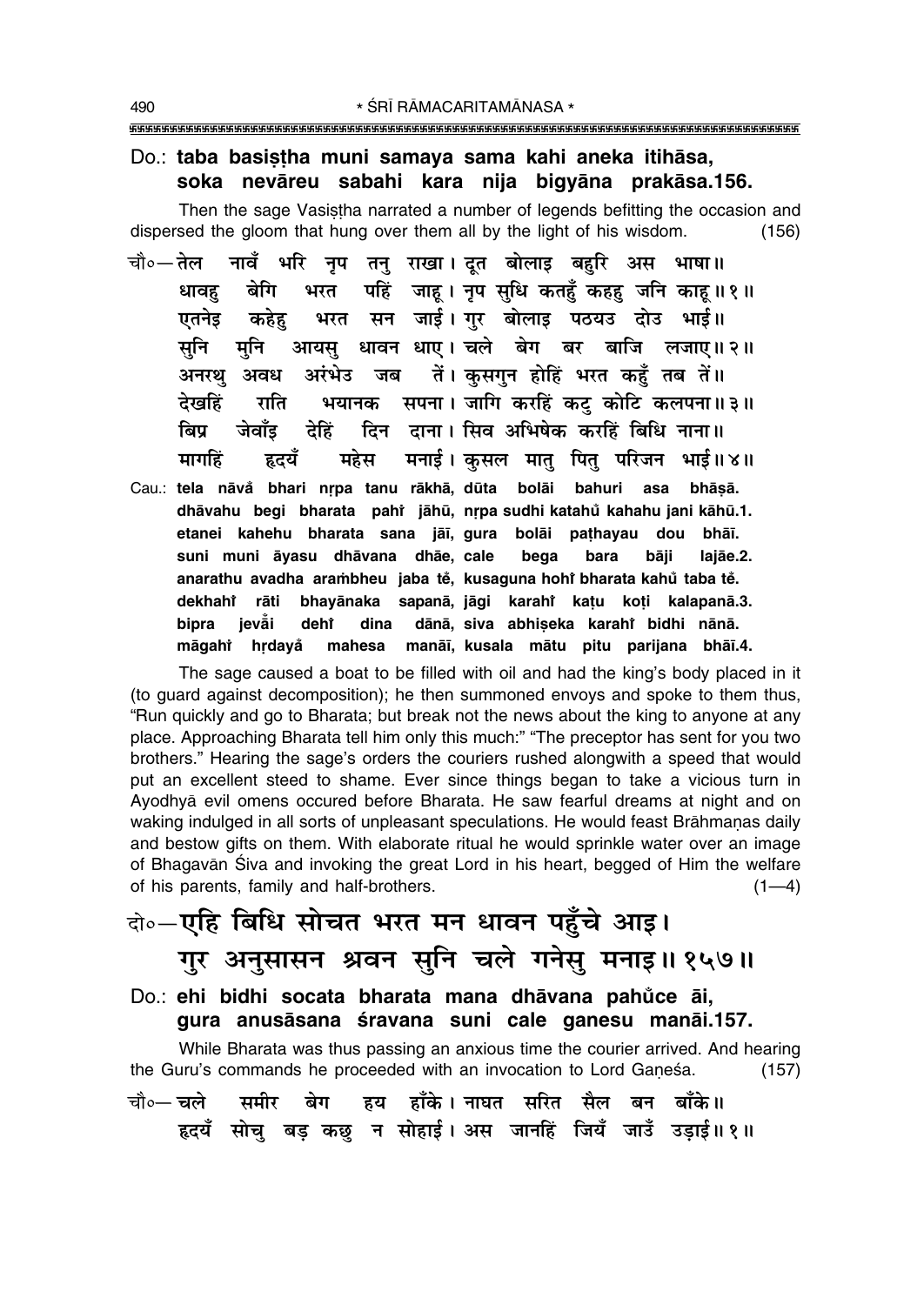\* AYODHYĀ-KĀNDA \* 

निमेष जाई। एहि बिधि भरत नगर निअराई॥ बरष सम एक पैठारा। रटहिं कभाँति कखेत करारा॥२॥ होहिं नगर असगुन प्रतिकला। सनि सनि होड़ भरत मन सला॥ बोलहिं खर सिआर सरिता बन बागा। नगरु बिसेषि भयावन श्रीहत मर लागा ॥ ३॥ मग हय गय जाहिं न जोए। राम बियोग करोग बिगोए ॥ खग निपट दखारी। मनहँ सबन्हि सब संपति हारी॥४॥ नारि नगर नर hằke, nāqhata sarita saila bana bằke. Cau.: cale samīra bega haya hrdayå socu baRa kachu na sohāī, asa iānahř iāů jiyå uRāī.1. eka nimesa barasa sama jāī, ehi bidhi bharata nagara niarāī. hoht nagara paithārā, ratahi kubhåti kukheta karārā.2. asaguna siāra bolaht pratikūlā, suni suni hoi bharata mana sūlā. khara śrīhata sara saritā bana bāgā, nagaru bisesi bhayāvanu lāgā.3. khaga mrga haya gaya jāhi na joe, rāma biyoga kuroga bigoe. nagara nāri nara nipata dukhārī, manahu sabanhi saba sampati hārī.4.

Urging the horses to run as fast as the wind he went on his journey crossing difficult streams, hills and forests. There was such a great anxiety in his heart that nothing would please him. He thought to himself, "Would that I could fly home." Every moment hung heavy like an year. In this way Bharata drew near to the city. Evil omens occurred to him as he entered the city. Crows cawed in an ominous way at undesirable places. Donkeys and jackals gave a cry that foreboded evil and which pierced Bharata to the heart as he listened to it. Lakes and rivers, groves and gardens had lost their charm; while the city wore a particulary dismal look. Birds and fawns, horses and elephants were too wretched to look at, undone by the fell disease of separation from Rāma. The people of the city, both men and women, were extremely miserable as though all of them had lost everything they had in their possession.  $(1-4)$ 

# के०— पुरजन मिलहिं न कहहिं कछु गवँहिं जोहारहिं जाहिं। भरत कुसल पुँछि न सकहिं भय बिषाद मन माहिं॥ १५८॥

#### Do.: purajana milahi na kahahi kachu gavahi johārahi jāhi, bharata kusala pūchi na sakahi bhaya bisāda mana māhi.158.

The citizens met him but spoke not a word; they made obeisance and quietly passed on. Bharata too could not enquire after their welfare, his mind being obsessed with fear and grief.  $(158)$ 

नहिं जाइ निहारी। जनु पुर दहँ दिसि लागि दवारी॥ चौ०— हाट बाट सुनि कैकयनंदिनि । हरषी रबिकुल जलरुह चंदिनि॥१॥ आवत सत सजि आरती मुदित उठि धाई। द्वारेहिं भेंटि भवन लेइ आई।। परिवारु निहारा। मानहुँ तुहिन बनज बनु मारा॥२॥ भरत दखित एहि भाँती। मनहँ मुदित दव लाइ किराती॥ कैकेर्ड हरषित मनु मारें। पूँछति नैहर ससोच देखि कुसल हमारें॥ ३॥ सतहि कुसल कहि भरत सुनाई। पूँछी निज कुल कुसल भलाई॥ सकल कह कहँ तात कहाँ सब माता। कहँ सिय राम लखन प्रिय भ्राता॥४॥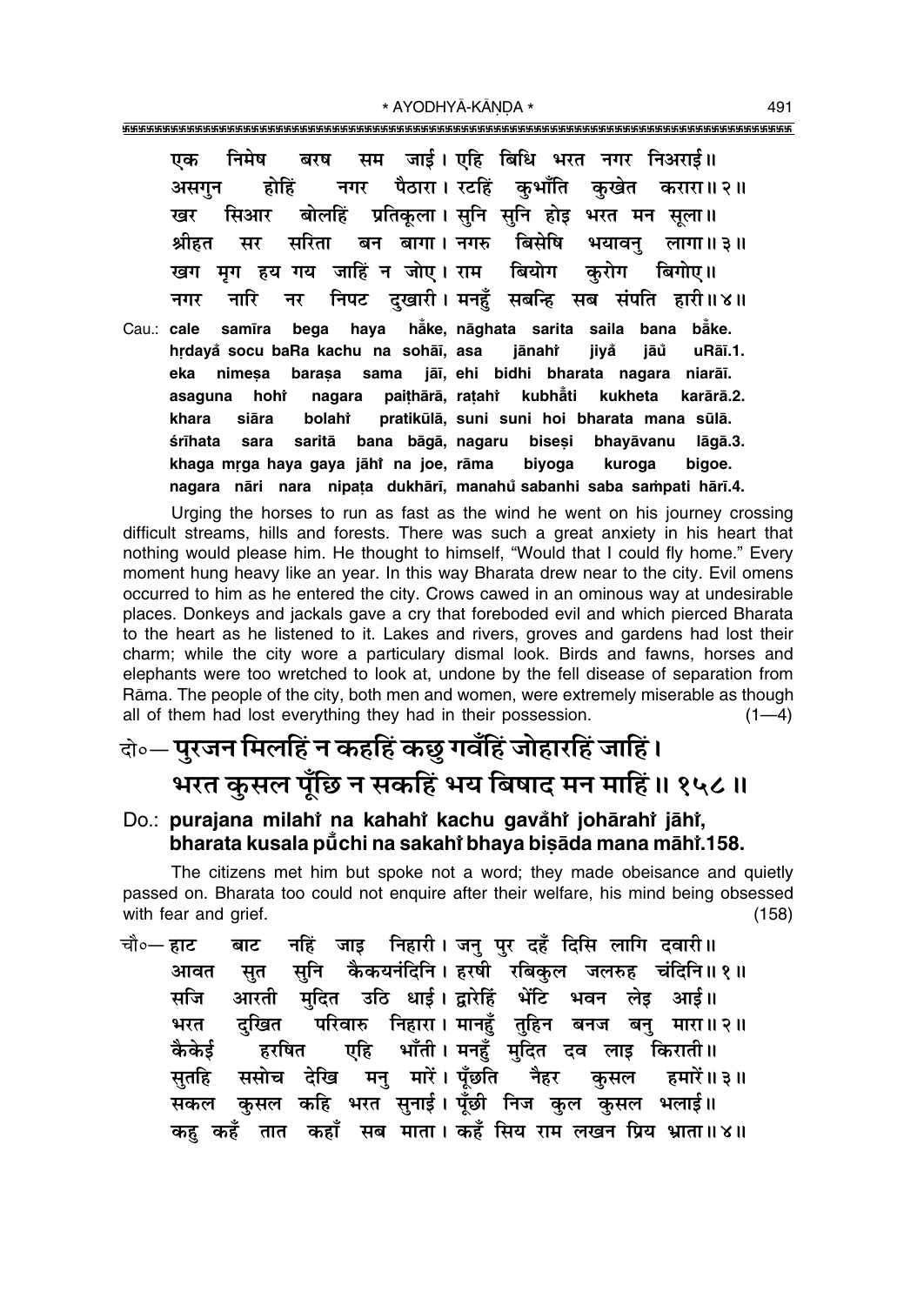""""""""""""""""""""""""""""""""""""""""""""""""""""""""""""""""""""""""""""""""""" 492 **\*** SRĪ RĀMACARITAMĀNASA \*

Cau.: **hå¢a bå¢a nahiÚ jåi nihår∂, janu pura daha° disi lågi davår∂. åvata suta suni kaikayana≈dini, hara¶∂ rabikula jalaruha ca≈dini.1. saji årat∂ mudita u¢hi dhå∂, dvårehiÚ bhe°¢i bhavana lei å∂. bharata dukhita parivåru nihårå, månahu tuhina banaja banu mårå.2. ° kaike∂ hara¶ita ehi bhå° t∂, manahu mudita dava låi kiråt∂. ° sutahi sasoca dekhi manu måre°, pµu° chati naihara kusala hamåre°.3.** sakala kusala kahi bharata sunāī, pū̃chī nija kula kusala bhalāī. **kahu kaha° tåta kahå° saba måtå, kaha° siya råma lakhana priya bhråtå.4.**

The bazars and the streets repelled the sight as though a wild conflagration had broken out in the city on all sides. Kaikey∂, who was to the solar race what the moon is to the lotuses, was rejoiced to hear of her son's approach. Preparing lights for waving round his head, she sprang up and ran glad at heart, and meeting him at the very door conducted him into her apartments. Bharata saw with wonder that while the household wore a wretched appearance like a bed of lotuses blasted by frost, Kaikeyī was as happy as a Bhīla woman who had set a whole forest ablaze. Seeing her son melancholy and depressed in spirits, she asked him: "Is all well in my mother's house?" Bharata assured her that everything was well and then enquired after the health and welfare of his own family: "Tell me, where is my father and where all mothers, and where is Sītā and my beloved brothers,  $\sin$  Rāma and Laksmana?" (1—4)

### दो०–सनि सत बचन सनेहमय कपट नीर भरि नैन। भरत श्रवन मन सूल सम पापिनि बोली बैन॥१५९॥

#### Do.: **suni suta bacana sanehamaya kapa¢a n∂ra bhari naina,** bharata śravana mana sūla sama pāpini bolī baina.159.

On hearing her son's affectionate words the sinful woman brought crocodile tears to her eyes and spoke words that pierced his ears and soul as so many shafts. (159)

- चौ०— **तात बात मैं सकल सँवारी । भै मंथरा सहाय बिचारी ॥** कछुक काज बिधि बीच बिगारेउ। भूपति सुरपति पुर पगु धारेउ॥१॥ सूनत भरतु भए बिबस बिषादा। जनु सहमेउ करि केहरि नादा॥ तात तात हा तात पुकारी**। परे भूमितल ब्याकुल भारी॥२**॥ <u>चलत न देखन पायउँ तोही।तात न रामहि सौंपेह मोही॥</u> ेबहरि धीर धरि उठे सँभारी । कहु पितु मरन हेतु महतारी ॥३॥ सनि सत बचन कहति कैकेई।**मरम पाँछि जन माहर देई**॥ <u>आदिह</u> तें सब आपनि करनी।कुटिल कठोर मुदित मन बरनी॥४॥
- Cau.: **tāta bāta mai sakala sa° vår∂, bhai ma≈tharå sahåya bicår∂. kachuka kåja bidhi b∂ca bigåreu, bhµupati surapati pura pagu dhåreu.1.** sunata bharatu bhae bibasa bişādā, janu sahameu kari kehari nādā. tāta tāta hā tāta pukārī, pare bhūmitala byākula bhārī.2. **calata na dekhana påyau° toh∂, tåta na råmahi saµu° pehu moh∂. bahuri dh∂ra dhari u¢he sa° bhår∂, kahu pitu marana hetu mahatår∂.3. suni suta bacana kahati kaike∂, maramu på° chi janu måhura de∂. ådihu te° saba åpani karan∂, ku¢ila ka¢hora mudita mana baran∂.4.**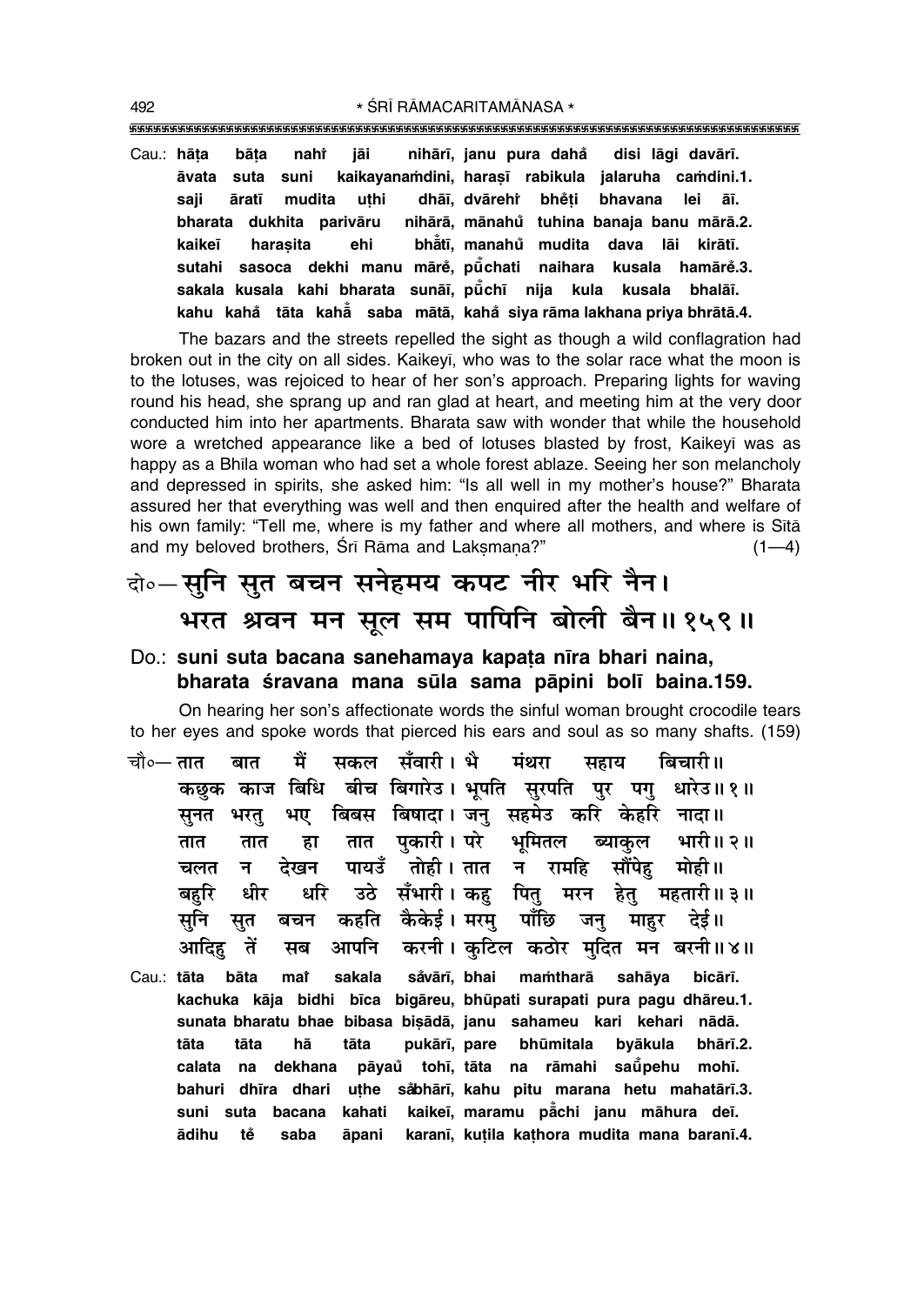"I have accomplished everything for you, my son; and poor Mantharā has been of great help to me. Only God has marred our plans a little before they could be completed; the king has departed to Indra's paradise." As soon as he heard this, Bharata was overcome with grief as an elephant who is terrified at the roar of a lion. Crying "Father, father, Ah my father!" he fell to the ground much agitated. "I could not see you before you left, nor did you, my father, entrust me to the care of Śrī Rāma." Then, collecting himself he got up with some effort and said, "Tell me, mother, the cause of my father's demise." Hearing the words of her son she replied as one who had cut a vital part and inserted poison into it. With a glad heart the cruel and wicked woman recounted from the very beginning all that she had done.  $(1-4)$ 

### दो०–भरतहि बिसरेउ पितु मरन सुनत राम बन गौनु। हेतु अपनपउ जानि जियँ थकित रहे धरि मौनु॥१६०॥

#### Do.: **bharatahi bisareu pitu marana sunata råma bana gaunu, hetu apanapau jåni jiya thakita rahe dhari maunu.160. °**

Hearing of Śrī Rāma's exile to the forest Bharata forgot his father's death; and realizing in his heart that he was at the root of it he remained mute and stupefied. (160)

- <sup>−</sup>चौ०—बिकल बिलोकि सुतहि समुझावति । मनहँ जरे पर लोनु लगावति॥ तात राउ नहिं सोचै जोगू। बिढ़इ सुकृत जसु कीन्हेउ भोगू॥१॥ जीवत सकल जनम फल पाए।**अंत अमरपति सदन सिधाए**॥ अस अनुमानि सोच परिहरह। सहित समाज राज पुर करह॥२॥ सुनि सुठि सहमेउ राजकुमारू।**पाकें छत जनु लाग अँगारू**॥ धीरज धरि भरि लेहिं उसासा। पापिनि सबहि भाँति कल नासा॥३॥ ों पै करुचि रही अति तोही।जनमत काहे न मारे मोही॥ पेड काटि तैं पाल**उ सींचा। मीन जिअन निति बारि उलीचा॥४**॥
- Cau.: **bikala biloki sutahi samujhåvati, manahu jare para lonu lagåvati. °** tāta rāu nah**i** socai jogū, biRhai sukrta jasu kīnheu bhogū.1. **j∂vata sakala janama phala påe, a≈ta amarapati sadana sidhåe. asa anumåni soca pariharahµu, sahita samåja råja pura karahµu.2. suni su¢hi sahameu råjakumårµu, påke chata janu låga a ° °gårµu. dh∂raja dhari bhari lehiÚ usåså, påpini sabahi bhå° ti kula nåså.3. jau pai kuruci rah∂ ati toh∂, janamata kåhe na måre moh∂. ° peRa kå¢i taiÚ pålau s∂cå, m∂na jiana niti båri ul∂cå.4. °**

Observing his son's distress she comforted him like one who applied salt to a burn. "The king, my son, is not fit for lamentation. He not only reaped a rich harvest of merit and renown but enjoyed life also. During his life-time he obtained all the rewards of human existence and in the end ascended to the abode of Indra (the lord of immortals). Pondering thus cease sorrowing and rule the kingdom with all its limbs (such as the army, the exchequer, the ministers and so on)." The prince was utterly dismayed to hear these words as though a festering sore had been touched by a live coal. Recovering himself he heaved a deep sigh and said, "O wicked woman, you have brought complete ruin to our family. If you bore such deep malice, why did you not kill me as soon as I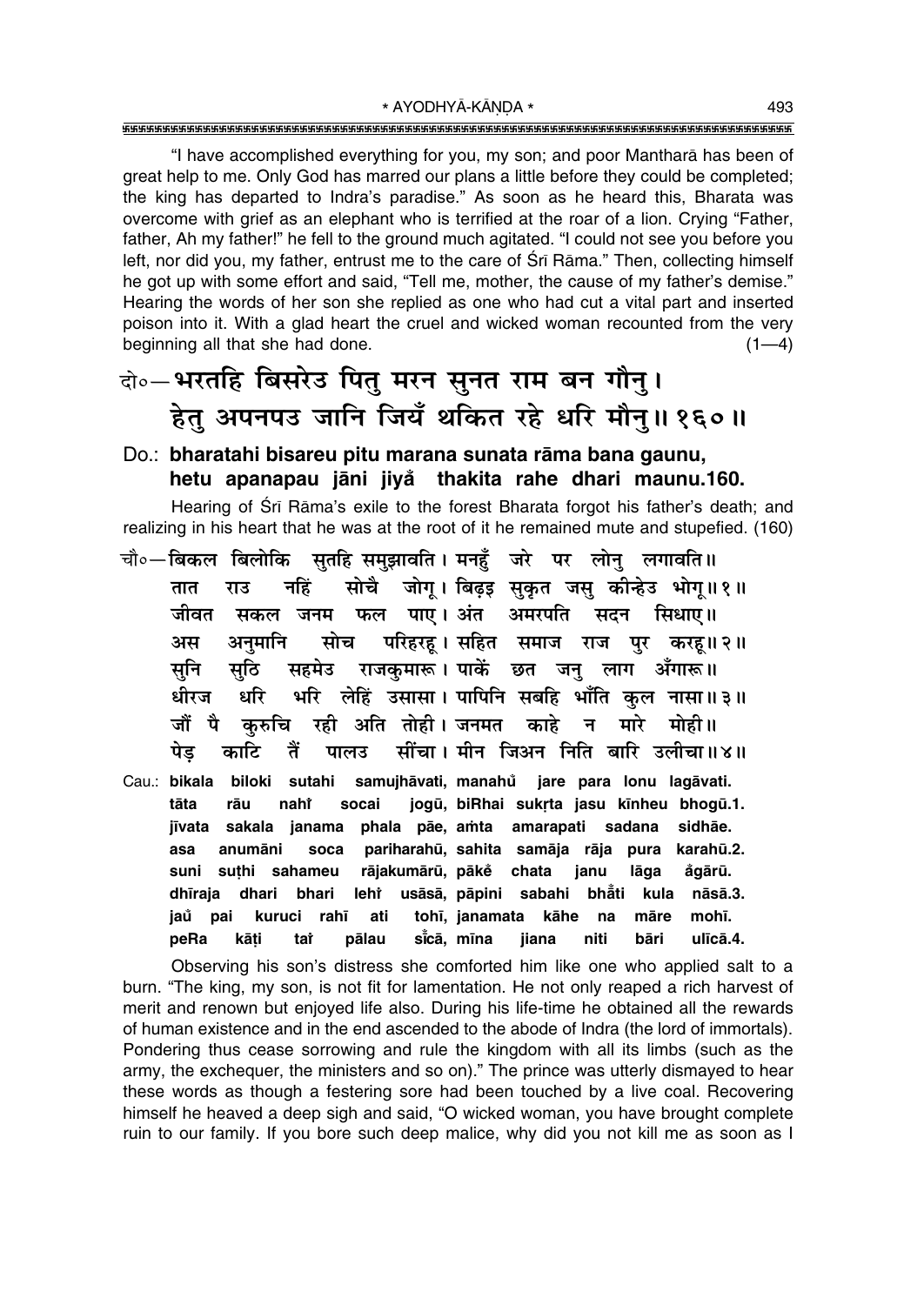was born? Cutting down the tree you have watered a leaf and you have drained the pond for keeping the fish alive.  $(1-4)$ 

### बो०-हंसबंसु दसरथु जनकु राम लखन से भाइ। जननी तूँ जननी भई बिधि सन कछ न बसाइ॥१६१॥

### Do.: hamsabamsu dasarathu janaku rāma lakhana se bhāi. jananī tū jananī bhaī bidhi sana kachu na basāi.161.

"Claiming my descent from the sun-god, with King Daśaratha for my father and Rāma and Laksmana for my brothers I have had you, mother, for my mother! One is powerless against Providence.  $(161)$ 

- चौ∘—जब तैं कमति कमत जियँ ठयऊ। खंड खंड होइ हृदउ न गयऊ॥ बर मागत मन भड़ नहिं पीरा। गरि न जीह महँ परेउ न कीरा॥१॥ भपँ प्रतीति तोरि किमि कीन्ही। मरन काल बिधि मति हरि लीन्ही ।। बिधिहँ न जारि हृदय गति जानी। सकल कपट अघ अवगुन खानी॥२॥ सुसील धरम रत राऊ।सो किमि जानै तीय सुभाऊ॥ सरल अस को जीव जंतु जग माहीं।जेहि रघुनाथ प्रानप्रिय नाहीं ॥ ३ ॥ भे अति अहित रामु तेउ तोही। को तू अहसि सत्य कहु मोही॥ जो हसि सो हसि मुहँ मसि लाई। आँखि ओट उठि बैठहि जाई॥४॥
- Cau.: jaba tai kumati kumata jiya thayaū, khamda khamda hoi hrdau na gayaū. bara māgata mana bhai nahi pīrā, gari na jīha muhå pareu na kīrā.1. bhūpå pratīti tori kimi kīnhī, marana kāla bidhi mati hari līnhī. bidhihů na nāri hrdaya gati jānī, sakala kapata agha avaguna khānī.2. sarala susīla dharama rata rāū, so kimi jānai tīva subhāū. asa ko jīva jamtu māhi, jehi raghunātha prānapriya nāhi.3. jaga bhe ati ahita rāmu teu tohī, ko tū ahasi satya kahu mohī. jo hasi so hasi muhå masi lāī, ākhi baithahi ota uthi jāī.4.

"The moment, O malicious woman, you contrived this evil design in your mind, how is it your heart did not break into pieces? While asking for the boons you did not feel the stings of conscience, your tongue did not fall off nor did your mouth fester? How did the king trust you? Surely God must have robbed him of his senses on the eve of his death. Even the Creator has not been able to know the working of a woman's heart, the repository of all deceit, sin and vice! Simple, amiable and pious as the king was, how could he know the nature of a woman? What living creature is there in the world, to whom the Lord of Raghus is not dear as life itself? Yet even that Rāma appeared to you as a great enemy. Tell me the truth, therefore, to what species do you belong? Whatever you may be, you had better bedaub your face with ink and leaving my presence remove to some place out of my sight.  $(1-4)$ 

वे॰-राम बिरोधी हृदय तें प्रगट कीन्ह बिधि मोहि। मो समान को पातकी बादि कहउँ कछ तोहि॥१६२॥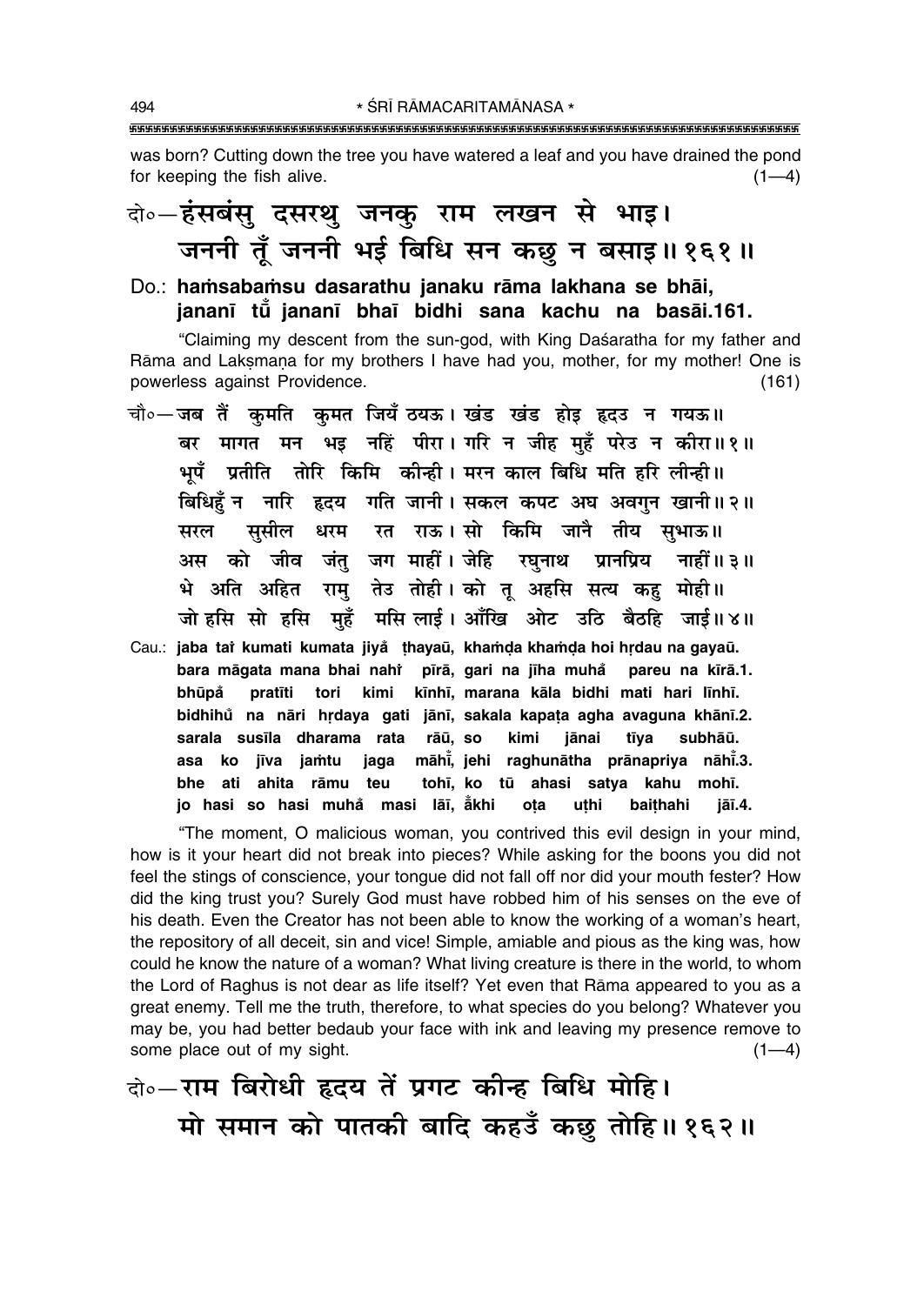#### Do.: rāma birodhī hrdaya te pragata kīnha bidhi mohi, samāna ko pātakī bādi kahaŭ kachu tohi.162. mo

"Nay, God has created me out of a heart hostile to Rāma! Who is there so sinful as myself? In vain, therefore, do I taunt you."  $(162)$ 

- मातु कुटिलाई। जरहिं गात रिस कछु न बसाई॥ चौ०—सनि सत्रघन अवसर कबरी तहँ आई। बसन बिभूषन बिबिध बनाई॥१॥ तेहि लखि रिस भरेउ लखन लघु भाई। बरत अनल घृत आहति पाई।। तकि कुबर मारा। परि मुह भर महि करत पुकारा॥२॥ हमगि लात कपारू। दलित दसन मुख रुधिर प्रचारू॥ कुबर ट्टेउ फुट काह नसावा। करत नीक फलु अनइस पावा॥३॥ मैं आह दडअ सनि रिपहन लखि नख सिख खोटी। लगे घसीटन धरि धरि झोंटी॥ दीन्हि छडाई।कौसल्या पहिं गे दोउ भाई॥४॥ भरत दयानिधि
- Cau.: suni satrughuna mātu kuțilāī, jarahî gāta risa kachu na basāī. kubarī tahā āī, basana bibhūsana bibidha banāī.1. tehi avasara lakhi risa bhareu lakhana laghu bhāī, barata anala ghrta āhuti pāī. kūbara mārā, pari muha bhara mahi karata pukārā.2. humagi lāta taki kūbara tūteu phūta kapārū, dalita dasana mukha rudhira pracārū. daia mat kāha nasāvā, karata nīka phaļu anaisa pāvā.3. āha suni ripuhana lakhi nakha sikha khotī, lage ghasītana dhari dhari jhomtī. bharata dayānidhi dīnhi chaRāī, kausalyā pahi dou bhāī.4. qe

When Satrughna heard of mother Kaikeyi's wickedness, he burned all over with rage; but there was no help. That very moment came the hunchback (Mantharā) clad in a variety of rich costumes and adorned with various ornaments. The very sight of that woman filled Laksmana's younger brother with anger as though clarified butter had been poured into fire. Springing forward he kicked her with such steady aim at the hump that she fell flat on her face and screamed aloud. Her hump was smashed, her head split and her teeth broken and her mouth emitted blood. "Ah, my God! what harm have I done? Surely this is an ill recompense for my services." Hearing this and seeing her vile from head to foot, Satrughna (the slayer of his foes) seized her by the hair on her head and began to drag her till the merciful Bharata rescued her. The two brothers then called on mother Kausalyā.  $(1-4)$ 

# वो॰— मलिन बसन बिबरन बिकल कुस सरीर दुख भार। कनक कलप बर बेलि बन मानहुँ हनी तुसार॥१६३॥

Do.: malina basana bibarana bikala krsa sarīra dukha bhāra, kanaka kalapa bara beli bana mānahů hanī tusāra.163.

In sordid attire, pale, agitated and oppressed with woe and with a wasted frame she looked like a lovely celestial creeper of gold blasted by frost in the forest. (163) मातु उठि धाई। मुरुछित अवनि परी झइँ आई॥ चौ∘— भरतहि देखि बिकल भए भारी। परे चरन तन दसा बिसारी॥१॥ देखत भरत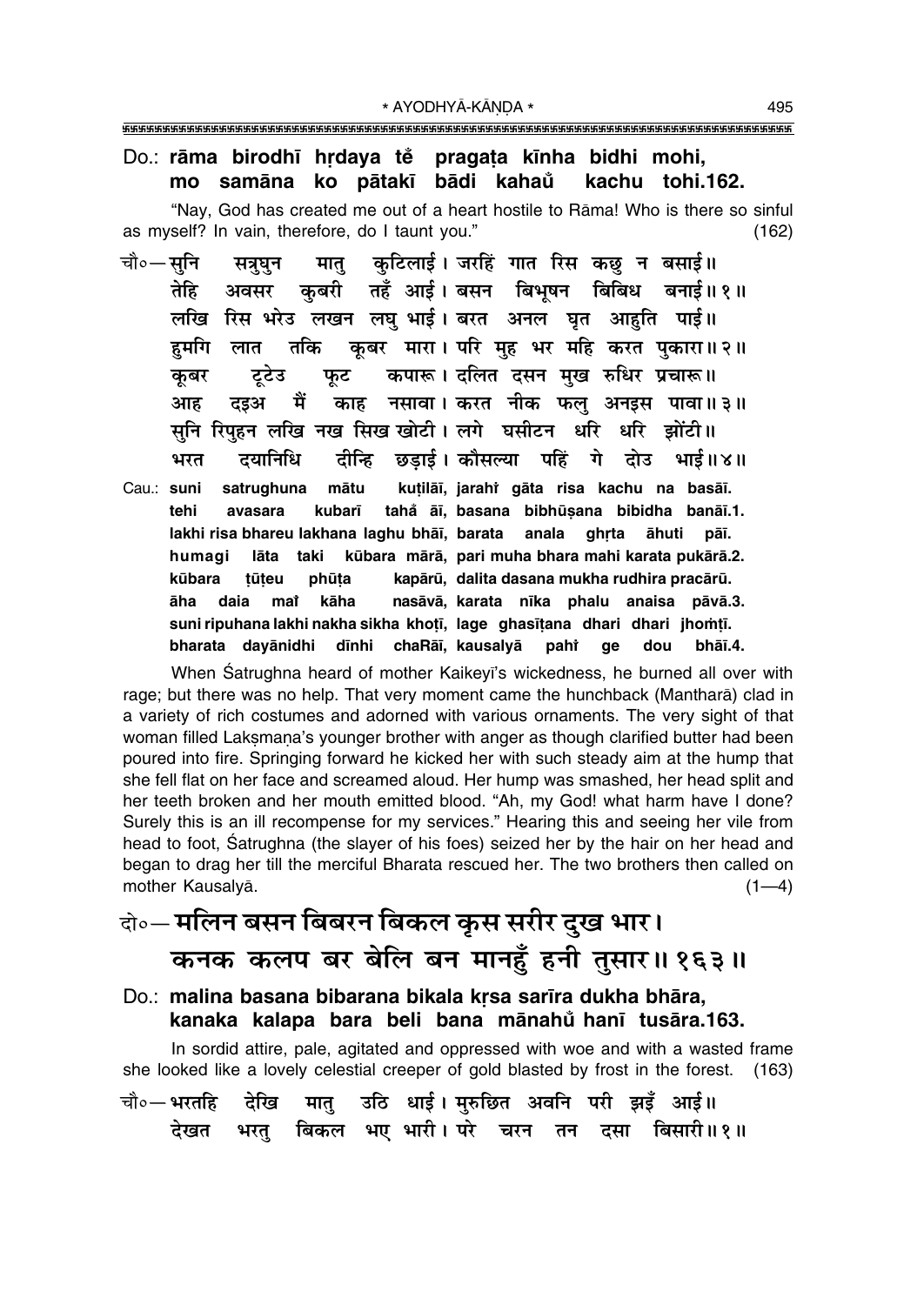देहि देखाई। कहँ सिय रामु लखनु दोउ भाई॥ कहँ मात तात जनमी जग माझा। जौं जनमि त भइ काहे न बाँझा॥२॥ कैकड कत जेहिं जनमेउ मोही। अपजस भाजन प्रियजन द्रोही॥ कल कलंक को तिभवन मोहि सरिस अभागी। गति असि तोरि मात जेहि लागी॥३॥ रघुबर केतू। मैं केवल पित सब अनरथ सरपर बन हेतु ॥ धिग मोहि भयउँ बेनु बन आगी। दुसह भागी ॥ ४ ॥ दाह दुख दुषन Cau.: bharatahi dekhi mātu uthi dhāī, muruchita avani parī ihar āī. dekhata bharatu bikala bhae bhārī, pare carana tana dasā bisārī.1. dehi dekhāī, kahå siya rāmu lakhanu dou bhāī. tāta mātu kahå kaikai kata janamī jaga mājhā, jaŭ janami ta bhai kāhe na bājhā.2. kula kalamku jehi janameu mohī, apajasa bhājana priyajana drohī. ko tibhuvana mohi sarisa abhāgī, gati asi tori mātu jehi lāgī.3. pitu surapura bana raghubara ketū, mai kevala saba anaratha hetū. dhiga mohi bhayaŭ benu bana āgī, dusaha dāha dukha dūsana bhāgī.4.

When mother Kausalya saw Bharata, she sprang up and ran to meet him; but she felt giddy and dropped unconscious on the ground. Bharata was deeply moved to see her plight and threw himself at her feet forgetting the condition of his own body. "Mother, show me my father. Where is Sita and the two brothers, Sri Rama and Laksmana? Why was Kaikeyī born into this world at all? And if born, why did she not remain barren instead of bearing me, a blot on my family, a very sink of infamy and an enemy of near and dear ones? Who in the three spheres is so wretched as I, on whose account, mother, you have been reduced to such a plight. My father is in heaven and Srī Rāma, the Chief of Raghu's line, is in the woods; it is I who like a shooting star am responsible for the whole trouble. Woe be to me, who have proved to be for my family a very fire among the bamboos and a victim of terrible agony, suffering and censure."  $(1-4)$ 

### वे०-मातु भरत के बचन मृद् सूनि पुनि उठी सँभारि। लिए उठाइ लगाइ उर लोचन मोचति बारि॥१६४॥

#### Do.: mātu bharata ke bacana mrdu suni puni uthī såbhāri, **locana lie** uthāi lagāi ura mocati bāri.164.

On hearing Bharata's tender words, Kausalya rose with a renewed effort and lifting him clasped him to her bosom; while tears streamed from her eyes.  $(164)$ 

मायँ हियँ लाए। अति हित मनहँ राम फिरि आए॥ चौ०— सरल सभाय लखन लघु भाई। सोकु सनेहु न हृदयँ समाई॥१॥ भेंटेउ बहरि देखि सुभाउ कहत सबु कोई।राम मातु अस काहे न होई॥ गोद बैठारे। आँसु पोंछि मृदु बचन उचारे॥२॥ माताँ भरत् अजहँ बच्छ बलि धीरज धरह।कुसमउ समुझि सोक परिहरह॥ जनि मानह हियँ हानि गलानी । काल करम गति अघटित जानी ॥ ३ ॥ देह जनि ताता। भा मोहि सब बिधि बाम बिधाता॥ दोस काहहि दुख मोहि जिआवा। अजहँ को जानइ का तेहि भावा॥४॥ जो एतेहँ

496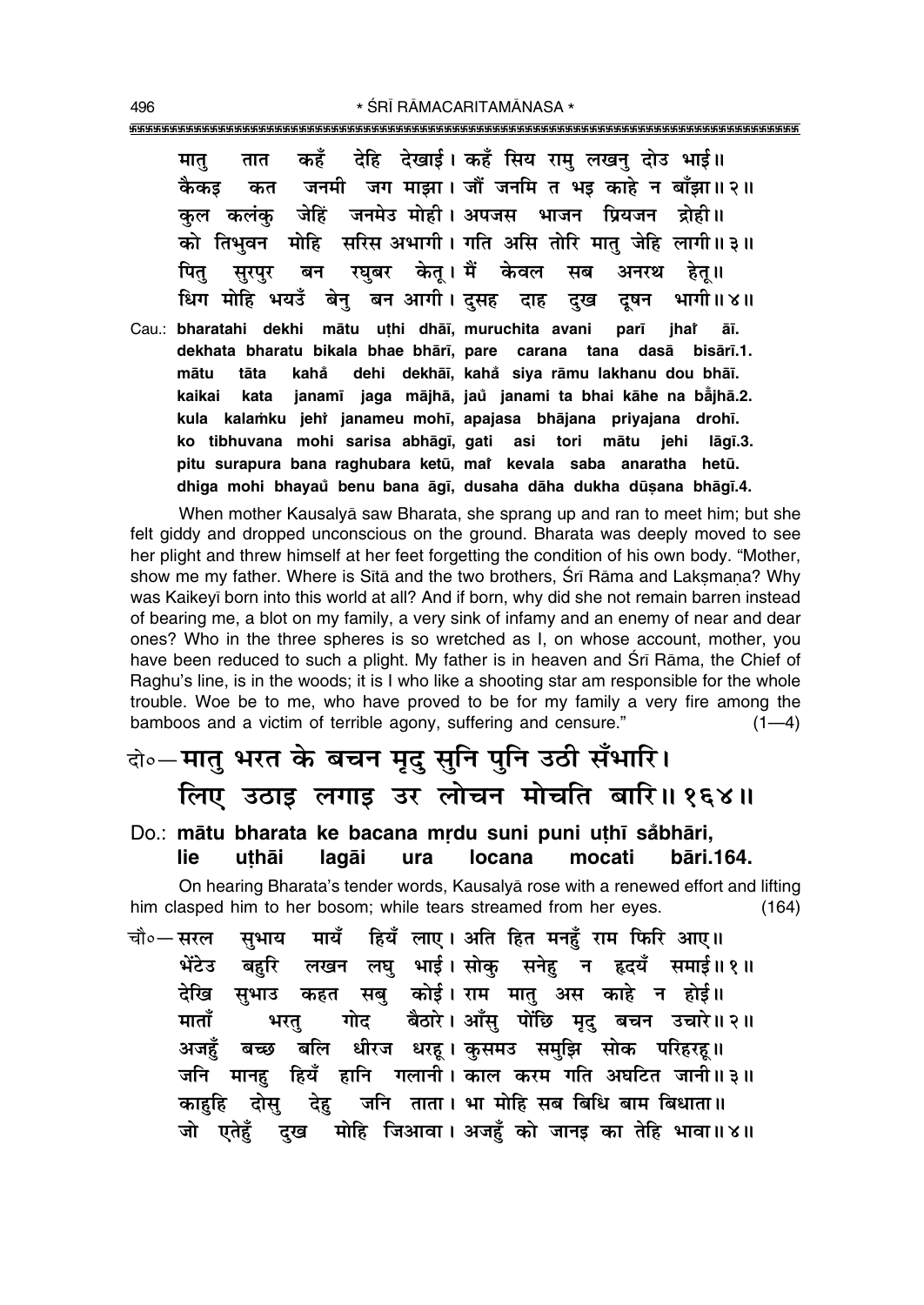\* AYODHYÅ-KŰNœA \* 497

"""""""""""""""""""""""""""""""""""""""""""""""""""""""""""""""""""""""""""""""""""

Cau.: **sarala subhåya måya° hiya° låe, ati hita manahu råma phiri åe. ° bhemteu bahuri lakhana laghubhāī, soku sanehu na hrdayå samāī.1. dekhi subhåu kahata sabu ko∂, råma måtu asa kåhe na ho∂. måtå° bharatu goda bai¢håre, å° su po≈chi mædu bacana ucåre.2. ajahu baccha bali dh∂raja ° dharahµu, kusamau samujhi soka pariharahµu. jani månahu hiya° håni galån∂, kåla karama gati agha¢ita jån∂.3. kåhuhi dosu dehu jani tåtå, bhå mohi saba bidhi båma bidhåtå. jo etehu dukha mohi jiåvå, ajahu ° ko jånai kå tehi bhåvå.4. °**

Guileless by nature, mother Kausalyå pressed him to her bosom with utmost affection as though Śrī Rāma Himself had come back. She then embraced Laksmana's younger brother (Satrughna); her heart was too full with grief and love. Everyone who saw her loving disposition said, "Rāma's mother that she is, no wonder she should be so loving." The mother seated Bharata in her lap and wiping away his tears spoke to him in soothing words: "I adjure you, my child, to compose yourself even now; knowing this to be an unpropitious time sorrow no more. Take not to heart the loss we have sustained and feel no remorse for it, remembering that the course of time and fate is unalterable. Do not blame anyone, my son; it is Providence that has turned hostile to me in everyway. And when He makes me survive even under such trying circumstances, who knows what may be His pleasure with regard to me even now?"  $(1-4)$ 

### दो**०–पितु आयस भूषन बसन तात तजे रघुबीर।** बिसमउ हरषु न हृदयँ कछ पहिरे बलकल चीर॥१६५॥

#### do.: **pitu āyasa bhūsana basana tāta taje raghubīra,** bisamau harasu na hrdayå kachu pahire balakala cīra.165.

"At his father's command, dear child, the hero of Raghu's line discarded his ornaments and princely apparel and put on a hermit's dress (consisting of the bark of trees) without either sorrow or exultation." (165)

- चौ०— **मख प्रसन्न मन रंग न रोष। सब कर सब बिधि करि परितोष॥** <u>चले बिपिन सनि सिय सँग लागी। रहड़ न राम चरन अनुरागी॥१॥</u> सुनतहिं लखन् चले उठि साथा।**रहहिं न जतन किए रघुनाथा**॥ तब रघुपति सबही सिरु नाई।**चले संग सिय अरु लघु भाई॥२॥** राम् लखनु सिय बनहि सिधाए। गइउँ न संग न प्रान पठाए॥ यह सबु भा इन्ह आँखिन्ह आगें। तउ न तजा तनु जीव अभागें॥३॥ <u>मोहि न लाज निज नेह निहारी। राम सरिस सत मैं महतारी॥</u> जिऐ मरै भल भूपति जाना। मोर हृदय सत कुलिस समाना॥४॥
- Cau.: mukha prasanna mana ramga na roșū, saba kara saba bidhi kari paritoșū. **cale bipina suni siya sa°ga låg∂, rahai na råma carana anuråg∂.1. sunatahiÚ lakhanu cale u¢hi såthå, rahahiÚ na jatana kie raghunåthå. taba raghupati sabah∂ siru nå∂, cale sa≈ga siya aru laghu bhå∂.2. råmu lakhanu siya banahi sidhåe, gaiu na sa≈ga na pråna pa¢håe. ° yahu sabu bhå inha å° khinha åge°, tau na tajå tanu j∂va abhåge°.3.**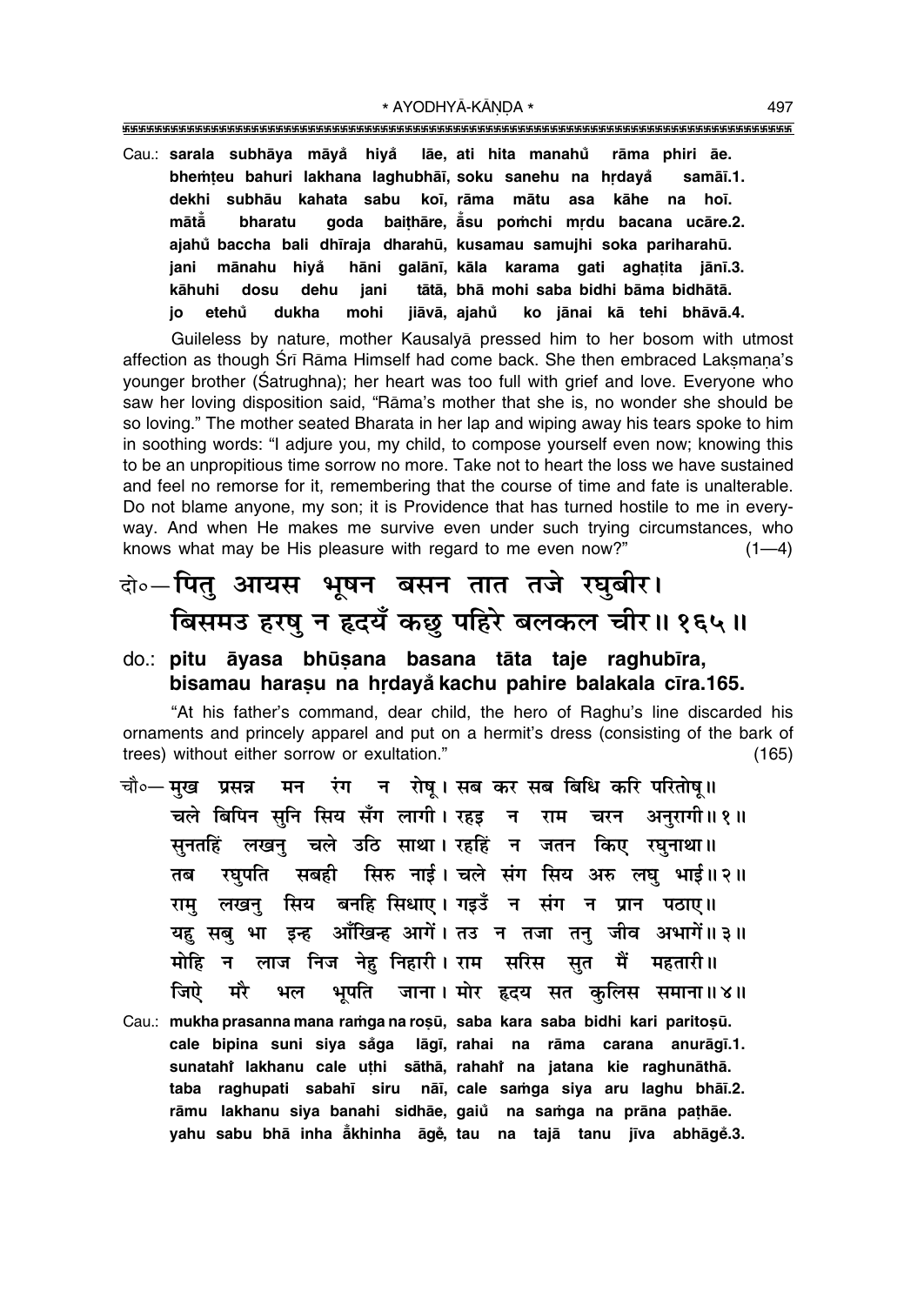#### mohi na lāja nija nehu nihārī, rāma sarisa suta mai mahatārī. bhala bhūpati jānā, mora hrdaya sata kulisa samānā.4. marai jiai

"With a cheerful countenance, and without either joy or anger, he comforted all in everyway and proceeded to the forest. Hearing this Sita followed him and would not stay, devoted as she was to Rāma's feet. Laksmana also, when he heard this, sprang up and accompanied them; he would not be left behind even though the Lord of Raghus tried his best to detain him. The Lord of Raghus then bowed his head to all and departed with Sita and his younger brother (Laksmana). So Rāma, Laksmana and Sītā left for the woods, whereas I neither accompanied them nor sent my soul after them (leaving my body here). All this happened before these eyes and yet this wretched soul did not take leave of the body. I am not ashamed of my love; to think that a son like Rāma should have a mother like me! The king knew well how to live and how to die; whereas my heart is a hundred times harder than adamant."  $(1-4)$ 

वे०-कौसल्या के बचन सुनि भरत सहित रनिवास्। ब्याकुल बिलपत राजगृह मानहुँ सोक नेवासु॥१६६॥

### Do.: kausalyā ke bacana suni bharata sahita ranivāsu, byākula bilapata rājagrha mānahů soka nevāsu.166.

Hearing Kausalya's words, Bharata and the whole gynaeceum wailed in distress; the king's palace seemed the very abode of sorrow.  $(166)$ 

- चौ∘—बिलपहिं बिकल भरत दोउ भाई। कौसल्याँ लिए हृदयँ लगाई॥ भाँति भरत् समुझाए। कहि बिबेकमय बचन सुनाए॥१॥ अनेक सकल समुझाईं। कहि पुरान श्रुति कथा सुहाईं॥ भरतहँ मात् छल बिहीन सचि सरल सुबानी। बोले भरत जोरि जुग पानी॥२॥ अघ मात पिता सत मारें। गाड़ गोठ महिसर पर जारें॥ जे जे अघकतिय बालक बध कीन्हें। मीत महीपति दीन्हें॥ ३॥ माहर अहहीं। करम बचन मन भव कबि कहहीं॥ जे पातक उपपातक ते मोहि होहँ बिधाता। जौं यह होइ मोर मत पातक माता॥४॥
- Cau.: bilapahî bikala bharata dou bhāi, kausalya lie hrdavå lagāī. bhẵti aneka bharatu samujhāe, kahi bibekamaya bacana sunāe.1. bharatahů mātu sakala samujhāi, kahi purāna śruti kathā suhāi. chala bihīna suci sarala subānī, bole bharata juga pānī.2. jori agha mātu pitā suta māre, gāi gotha mahisura pura jārė. ie agha tiya bālaka badha kīnhe, mīta mahīpati dīnhe.3. je māhura pātaka upapātaka ahahi. karama bacana mana bhaya kabi kahahi. ie pātaka mohi hohů bidhātā, jaŭ yahu hoi mora mata mātā.4. te

Much agitated, the two brothers, Bharata and Satrughna, loudly lamented and Kausalyā clasped them to her bosom. She comforted Bharata in many ways and tendered words of wisdom to him. Bharata too in his turn consoled all his mothers, narrating legends from the Puranas and Vedas. Joining both his palms he addressed them in quileless, innocent, simple and charming words: "The sins attaching to the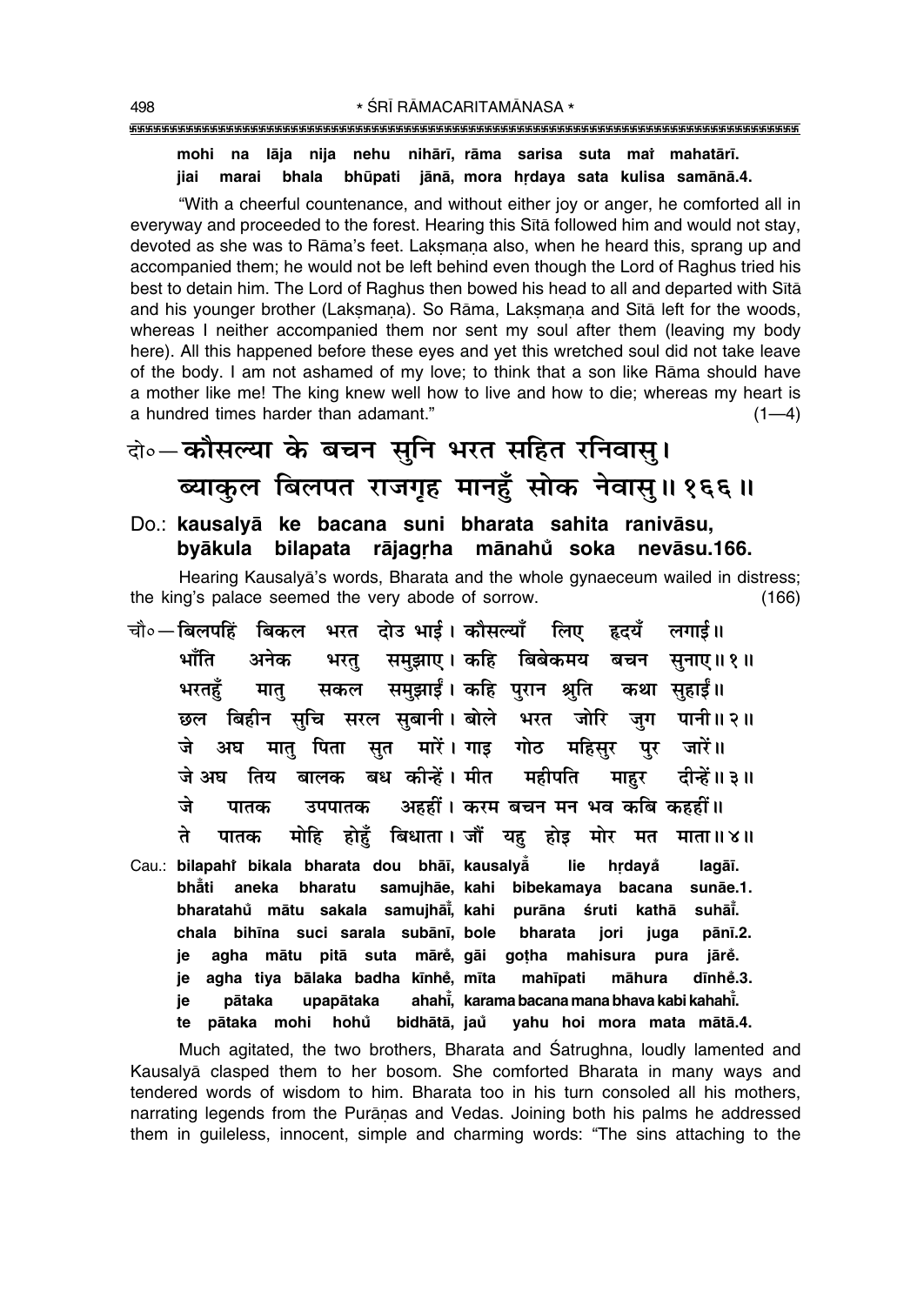\* AYODHYĀ-KĀNDA \* 

murder of one's mother, father or son and to the act of setting fire to a cowpen or a village of Brāhmanas, and those incurred by slaying a woman or child and by administering poison to a friend or a monarch, nay, all the major and minor sins of thought, word or deed, that have been enumerated by the seers,—let all such sins be mine if, my mother, this plot has my concurrence."  $(1-4)$ 

### वे∘-जे परिहरि हरि हर चरन भजहिं भुतगन घोर। तेहि कड गति मोहि देउ बिधि जौं जननी मत मोर॥ १६७॥

### Do.: je parihari hari hara carana bhajahi bhūtagana ghora, tehi kai gati mohi deu bidhi jaŭ jananī mata mora.167.

"May Providence award me the fate of those who forsaking the feet of Srī Hari and Lord Siva worship frightful ghosts, if, mother, I have complicity in this plot."  $(167)$ 

- चौ०— बेचहिं बेद दहि लेहीं। पिसून पराय पाप कहि देहीं॥ धरम कपटी कुटिल कलहप्रिय क्रोधी। बेद बिदुषक बिस्व बिरोधी॥१॥ लोलपचारा। जे ताकहिं लोभी लंपट परधन परदारा॥ पावों में तिन्ह कै गति घोरा।जौँ जननी यह संमत मोरा॥२॥ अनरागे। परमारथ पथ बिमख त्ते साधसंग नहिं अभागे।। हरि नरतन पाई। जिन्हहि न हरि हर सजस सोहाई॥३॥ जे न भजहिं तजि श्रतिपंथ बाम पथ चलहीं। बंचक बिरचि बेष जग छलहीं॥ तिन्ह कै गति मोहि संकर देऊ। जननी जौं यह जानौं भेऊ॥४॥
- Cau.: becahî bedu dharamu duhi lehi, pisuna parāya pāpa kahi dehi. kapatī kutila kalahapriya krodhī, beda bidūsaka bisva birodhī.1. lobhī lampata Iolupacārā, je tākahr paradhanu paradārā. pāvaŭ mai tinha kai gatighorā, jaŭ jananī yahu sammata morā.2. sādhusamga anurāge, paramāratha patha bimukha abhāge. ie nahi je na bhajahi hari naratanu pāī, jinhahi na hari hara sujasu sohāī.3. taji śrutipamthu bāma patha calahi, bamcaka biraci besa jagu chalahi. tinha kai gati mohi samkara deū, jananī jaů yahu jānaů bheū.4.

"If, mother, all this has my approval, let me share the terrible fate of those who sell the Vedas, exploit their piety, are given to backbiting and expose others' sins, who are deceitful, wicked, quarrelsome and irascible, who revile the Vedas and are hostile to the world, nay, who are greedy and lecherous and behave as the repacious do, and who cast their eyes on others' wealth and others' wife. Nay, mother, if I ever knew this secret, may Lord Siva allot me the fate of those wretches who love not the company of the virtuous, who have rejected the path leading to God-Realization, who worship not Sri Hari even though blessed with a human form, and take no delight in the glory of Srī Hari and Lord Śiva, who have abandoned the path of the Vedas and follow the contrary way, and who are impostors and deceive the world by assuming false appearances."  $(1-4)$ 

वो०- मातु भरत के बचन सुनि साँचे सरल सुभायँ। कहति राम प्रिय तात तुम्ह सदा बचन मन कायँ॥ १६८॥